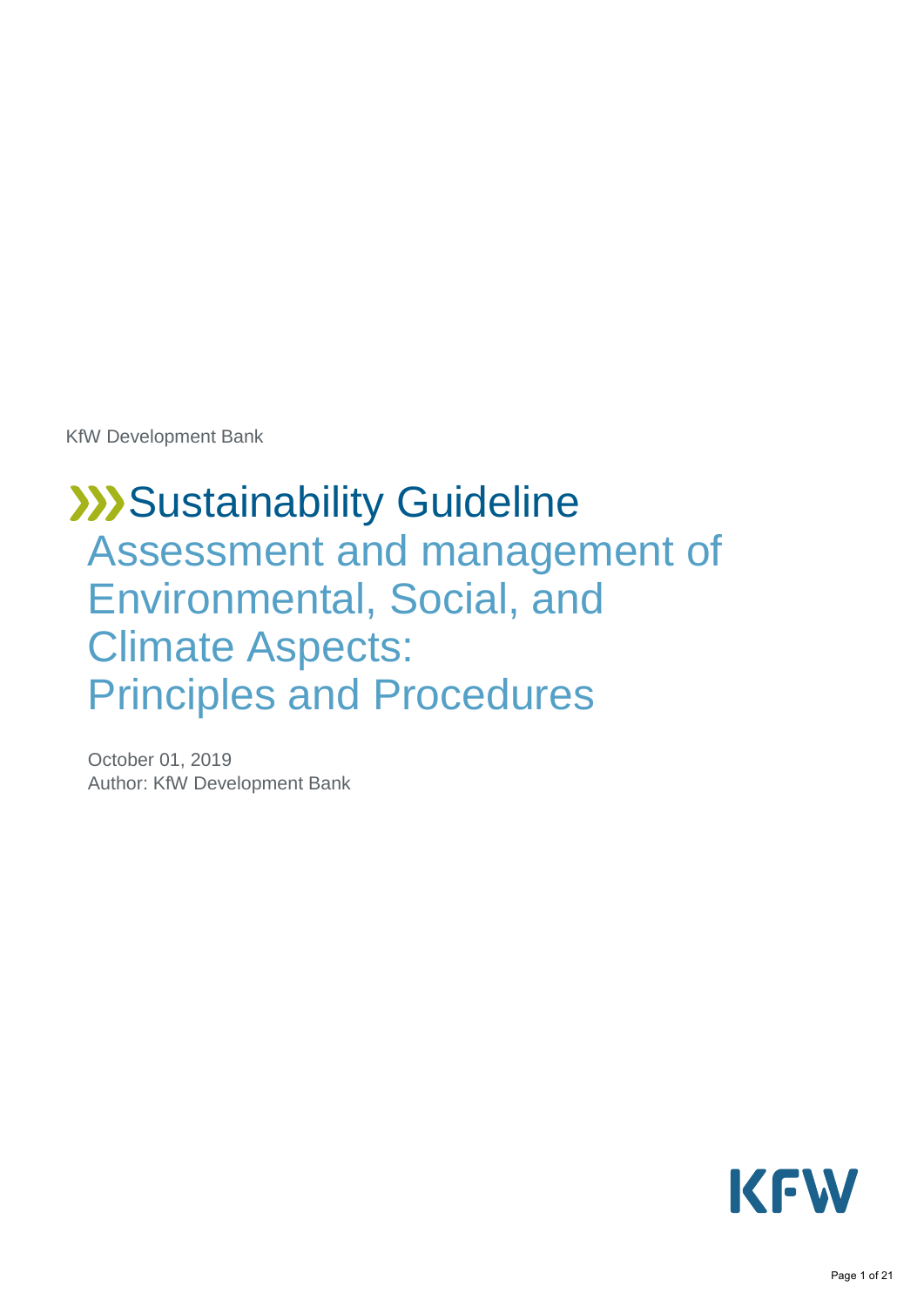# **Content**

| <b>Abbreviations</b><br>3                                            |                                                                                                                     |                                                                            |    |  |
|----------------------------------------------------------------------|---------------------------------------------------------------------------------------------------------------------|----------------------------------------------------------------------------|----|--|
| 1.                                                                   | <b>Preamble</b>                                                                                                     |                                                                            | 4  |  |
| 2.                                                                   |                                                                                                                     | <b>Mission of KfW Development Bank</b>                                     | 4  |  |
| 3.                                                                   |                                                                                                                     | <b>Objectives of this Guideline</b>                                        | 5  |  |
| 4.                                                                   | <b>Environmental and Social Due Diligence and Climate Assessment of</b>                                             |                                                                            |    |  |
|                                                                      |                                                                                                                     | <b>FC-measures</b>                                                         | 6  |  |
| 4.1.                                                                 |                                                                                                                     | Objective and Core Elements                                                | 6  |  |
| 4.2.                                                                 |                                                                                                                     | <b>Appraisal Standards</b>                                                 | 7  |  |
| 4.3.                                                                 |                                                                                                                     | Screening and Categorisation of FC-measures                                | 8  |  |
| 4.4.                                                                 |                                                                                                                     | In-depth Environmental and Social Due Diligence and in-depth Climate       |    |  |
|                                                                      |                                                                                                                     | Assessment                                                                 | 9  |  |
| 4.5.                                                                 |                                                                                                                     | Specifics for Projects with Programmatic Character                         | 12 |  |
| 4.6.                                                                 | Specifics for Programme-Based Approaches (PBA): Results-Based-Finance<br>(RBF) und Policy-Based-Finance (PBF)<br>12 |                                                                            |    |  |
| 4.7.                                                                 |                                                                                                                     | Specifics for Fast-Track Emergency Procedure (e.g. in the event of natural |    |  |
|                                                                      |                                                                                                                     | disasters, crises and conflicts)                                           | 13 |  |
| 4.8.                                                                 | Specifics for the Cooperation with Financial Intermediaries (FI)                                                    |                                                                            | 13 |  |
| 4.9.                                                                 | Stakeholder Engagement and Grievance Management in FC-measures                                                      |                                                                            | 14 |  |
| 5.                                                                   | <b>Sustainable Implementation of FC-measures</b>                                                                    |                                                                            | 15 |  |
| 5.1.                                                                 | Monitoring and Reporting                                                                                            |                                                                            | 15 |  |
| 5.2.                                                                 | Sustainable Procurement at KfW Development Bank                                                                     |                                                                            | 15 |  |
| 5.3.                                                                 |                                                                                                                     | Complaint Management at KfW Development Bank                               | 16 |  |
| 6.                                                                   |                                                                                                                     | <b>Transparency at KfW Development Bank</b>                                | 16 |  |
| 7.                                                                   |                                                                                                                     | Validity and review of this Guideline                                      | 16 |  |
| <b>Annexes</b>                                                       |                                                                                                                     |                                                                            | 17 |  |
| Annex 1<br>Illustrative list of FC-measures which may have potential |                                                                                                                     |                                                                            |    |  |
|                                                                      |                                                                                                                     | significant adverse environmental and social impacts                       | 17 |  |
| Annex 2                                                              |                                                                                                                     | Exclusion List and Sectoral Guidelines of KfW Group                        | 18 |  |
| IFC Exclusion List (for Financial Intermediaries of<br>Annex 3       |                                                                                                                     |                                                                            |    |  |
|                                                                      |                                                                                                                     | KfW Development Bank)                                                      | 20 |  |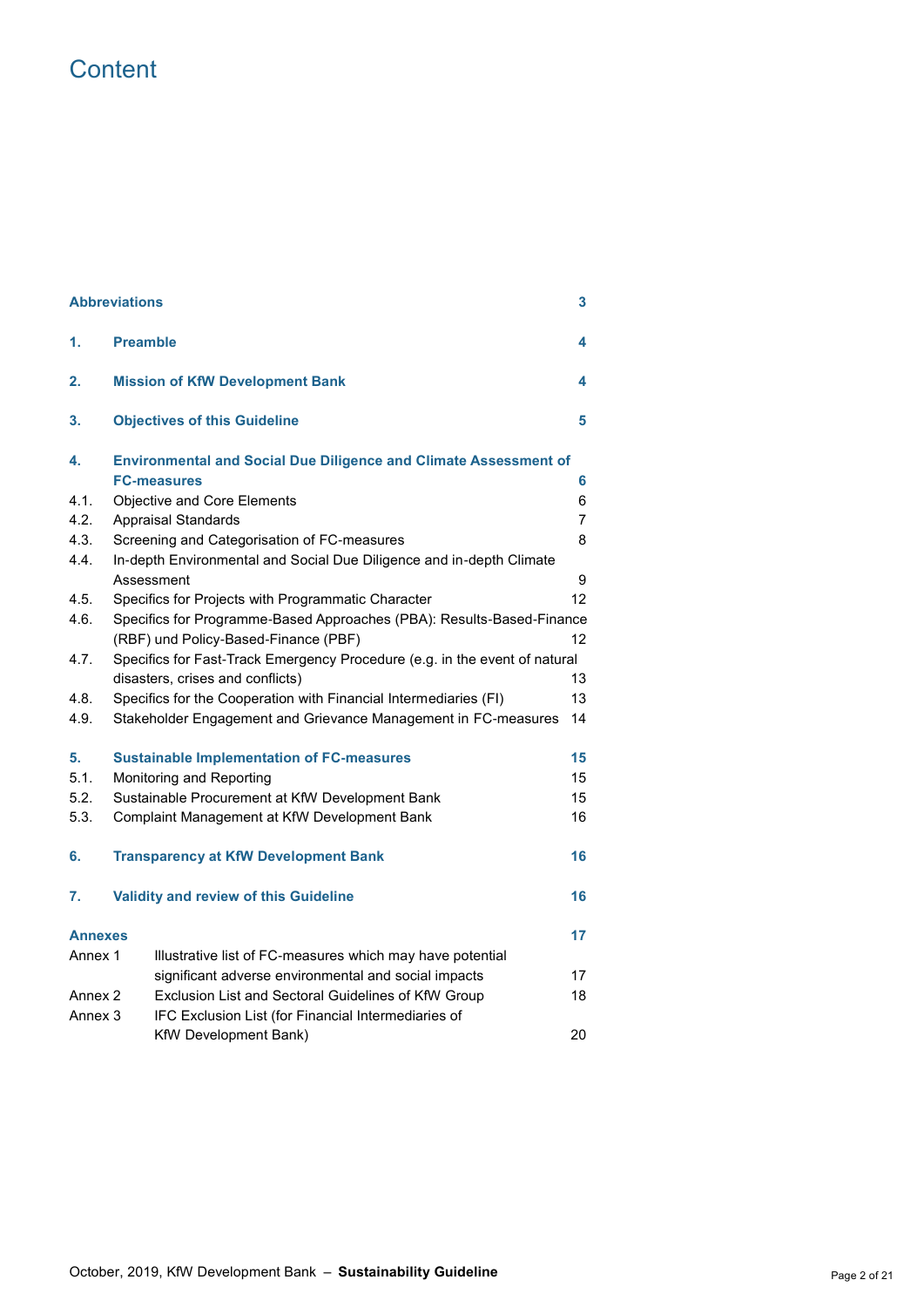# <span id="page-2-0"></span>Abbreviations

| BMZ           | Federal Ministry for Economic Cooperation and Development<br>(Bundesministerium für Wirtschaftliche Zusammenarbeit und Ent-<br>wicklung) |
|---------------|------------------------------------------------------------------------------------------------------------------------------------------|
| <b>EHS</b>    | <b>Environmental Health and Safety</b>                                                                                                   |
| <b>ESAP</b>   | <b>Environmental and Social Action Plan</b>                                                                                              |
| <b>ESDD</b>   | <b>Environmental and Social Due Diligence</b>                                                                                            |
| <b>ESIA</b>   | Environmental and Social Impact Assessment                                                                                               |
| <b>ESMF</b>   | <b>Environmental and Social Management Framework</b>                                                                                     |
| <b>ESMP</b>   | Environmental and Social Management Plan                                                                                                 |
| <b>ESMS</b>   | Environmental and Social Management System                                                                                               |
| ESS           | Environmental and Social Standards (of the World Bank)                                                                                   |
| EU            | European Union                                                                                                                           |
| FC            | <b>Financial Cooperation</b>                                                                                                             |
| FI.           | Financial Intermediary                                                                                                                   |
| <b>FPIC</b>   | Free, Prior, Informed Consent                                                                                                            |
| <b>FSC</b>    | <b>Forest Stewardship Council</b>                                                                                                        |
| <b>GPN</b>    | Good Practice Note                                                                                                                       |
| <b>HRIA</b>   | Human Rights Impact Assessment                                                                                                           |
| IATI          | International Aid Transparency Initiative                                                                                                |
| <b>IFC</b>    | International Finance Corporation                                                                                                        |
| ILO           | International Labour Organization                                                                                                        |
| KfW           | Kreditanstalt für Wiederaufbau                                                                                                           |
| <b>LRP</b>    | Livelihood Restoration Plan                                                                                                              |
| <b>NAP</b>    | National Adaptation Plan                                                                                                                 |
| <b>NDC</b>    | Nationally Determined Contribution                                                                                                       |
| <b>NGO</b>    | Non-Governmental Organisation                                                                                                            |
| <b>PBA</b>    | Programme-Based Approaches                                                                                                               |
| PBF           | <b>Policy Based Financing</b>                                                                                                            |
| PS            | Performance Standards (of IFC)                                                                                                           |
| <b>RAP</b>    | <b>Resettlement Action Plan</b>                                                                                                          |
| <b>RBF</b>    | Results Based Financing                                                                                                                  |
| <b>RPF</b>    | <b>Resettlement Policy Framework</b>                                                                                                     |
| <b>SDG</b>    | Sustainable Development Goals                                                                                                            |
| <b>UNCBD</b>  | United Nation Convention on Biological Biodiversity                                                                                      |
| <b>UNCCD</b>  | United Nation Convention to Combat Desertification                                                                                       |
| <b>UNFCCC</b> | United Nation Framework Convention on Climate Change                                                                                     |
| <b>VGGT</b>   | Voluntary guidelines on the responsible governance of tenure of                                                                          |
|               | land, fisheries and forests in the context of national food security                                                                     |
| <b>WB</b>     | World Bank                                                                                                                               |
| <b>WCD</b>    | World Commission on Dams                                                                                                                 |

<u> 1980 - Johann Barn, mars ann an t-Amhain Aonaich an t-Aonaich an t-Aonaich ann an t-Aonaich ann an t-Aonaich</u>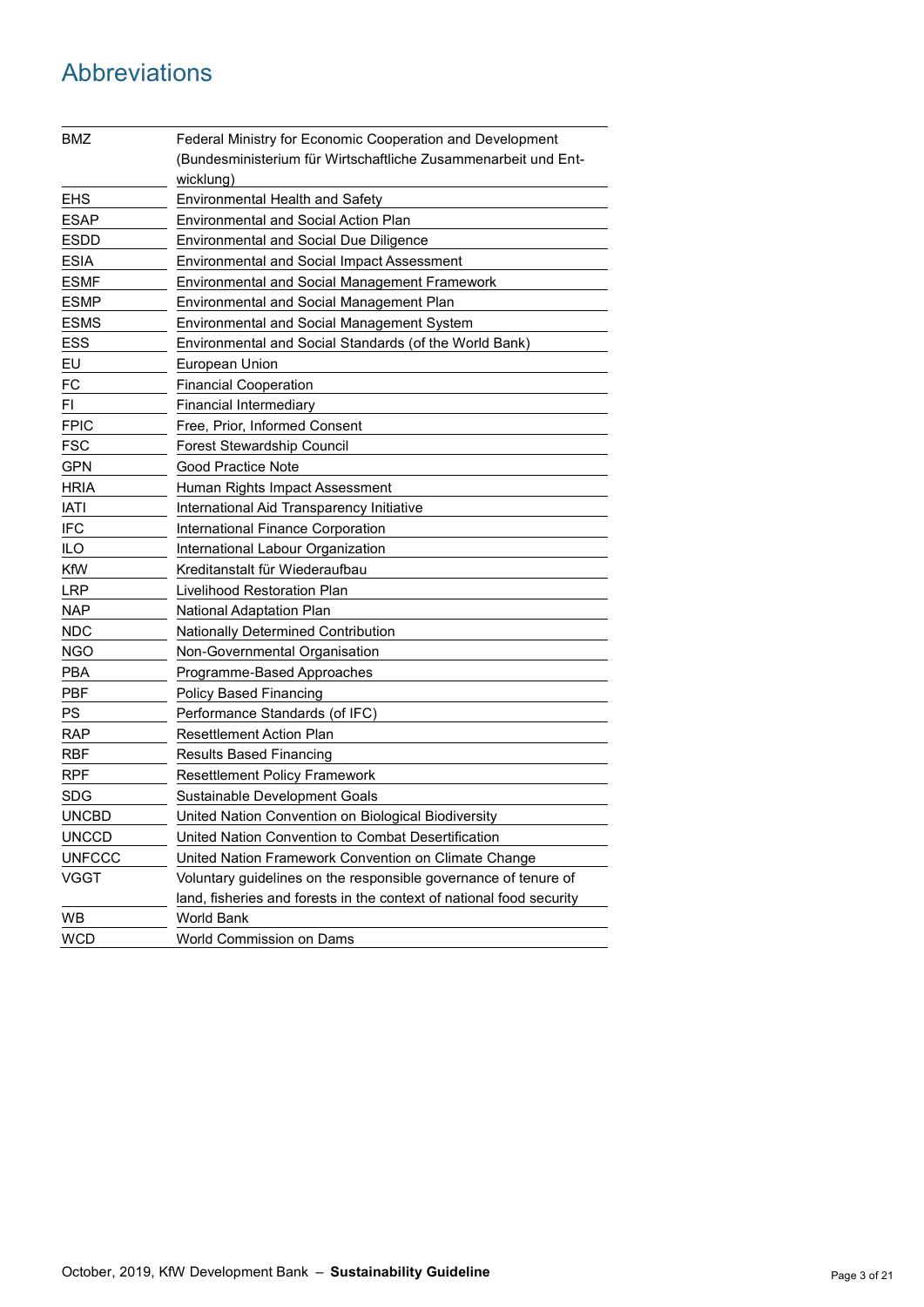# <span id="page-3-0"></span>1. Preamble

**1.1.** For more than five decades, the business area KfW Development Bank of the KfW Group (referred to hereinafter as KfW Development Bank), has financed measures in numerous areas to protect the environment and the climate and to support social development. The principles of sustainable development are central to KfW Development Bank's funding activities, along with associated environmental and social sustainability and climate protection.

**1.2.** KfW Development Bank adheres to the KfW Group Sustainability Mission Statement<sup>1</sup> and contributes to

- The sustainability strategy of the Federal Republic of Germany;
- The achievement of the 2030 Agenda together with the objectives of Sustainable Development Goals (SDGs); and
- The fulfillment of the Paris Climate Agreement.

This Guideline defines KfW Development Bank's implementation approach in line with this Mission Statement.

**1.3.** All the Financial Cooperation measures (referred to hereinafter as "FC-measures") financed by KfW Development Bank are therefore subject to a comprehensive and systematic assessment of environmental and social aspects as well as other relevant development aspects. Furthermore, KfW Development Bank aims to actively support the implementation of international human rights in its business operations through the existing instruments at its disposal and in line with KfW's human rights declaration.

<span id="page-3-1"></span>**1.4.** This Guideline applies to all forms of financing of KfW Development Bank.

# 2. Mission of KfW Development Bank

**2.1.** KfW Development Bank finances investments and related advisory services in developing and emerging countries on behalf of the German Federal Government, which are implemented by local partners as the executing agency. More specifically, KfW Development Bank uses funds from the federal budget, which are topped up by the bank's own funds, in order to support the construction of economically and socially beneficial infrastructure, the development of efficient financial sectors, and the implementation of environmental and climate protection measures and programmes to preserve natural resources. The most important objective of KfW Development Bank's promotional activities is to help the Federal Government of Germany and its partner countries to achieve their overarching development goals.

**2.2.** The priority areas of KfW's activities in developing countries include social development, environmental and climate protection and the conservation of natural resources. Its work also encompasses FC-measures which make a crucial contribution to implementing international agreements on environmental and climate protection, and on the conservation of natural resources such as the United Nations Framework Convention on Climate Change (UNFCC),

 $\overline{a}$ 

[KfW Group Sustainability Mission Statement \(German version\)](https://www.kfw.de/KfW-Konzern/Service/Download-Center/Konzernthemen/Nachhaltigkeit/Nachhaltigkeitsleitbild/)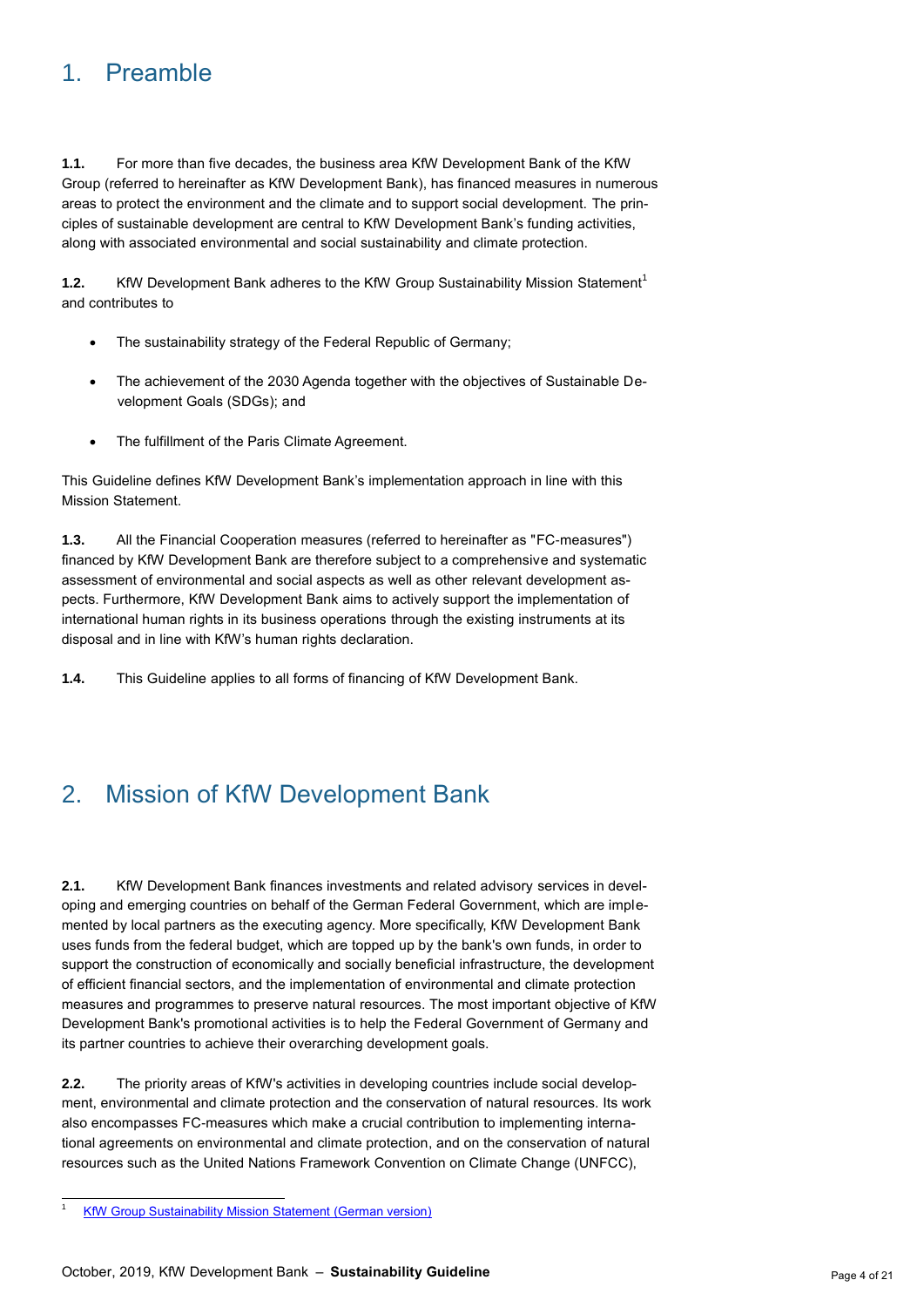the Convention on Biological Diversity (UNCBD) and the Convention to Combat Desertification (UNCCD). For FC-measures where the primary objective is not environmental, climate or resource protection, KfW Development Bank seeks to nevertheless incorporate climate and/or environmental outcomes into the scope of the FC-measure.

# <span id="page-4-0"></span>3. Objectives of this Guideline

**3.1.** This Guideline describes principles and procedures to assess the environmental, social and climate aspects during the preparation and implementation of FC-measures financed by KfW Development Bank. In this context, this Guideline has the following objectives, in particular:

- to define a common binding framework to incorporate environmental, social and climate standards into the planning, appraisal, implementation, and monitoring of FCmeasures; and
- to enhance transparency, predictability and accountability in the decision-making processes of the internal environmental and social due diligence (ESDD) and climate assessments.

**3.2.** In line with the overall objective of promoting sustainability and avoiding adverse environmental, social and climate impacts and risks, KfW Development Bank aligns its FCmeasures the following principles:

- to avoid, reduce or limit environmental pollution and environmental damage including climate-damaging emissions and pollution;
- to preserve and protect biodiversity and tropical rainforests and to sustainably manage natural resources;
- to consider probable and foreseeable impacts of climate change including utilising the potential to adapt to climate change. In this context climate change is understood as climate variability and long-term climate change;
- to avoid adverse impacts upon the living conditions of communities, in particular indigenous people and other vulnerable groups, as well as to ensure the rights, living conditions and values of indigenous people;
- to avoid and minimise involuntary resettlement and forced eviction of people and their living space as well as to mitigate adverse social and economic impacts through changes in land use by reinstating the previous living conditions of the affected population;
- to ensure and support occupational health and safety as well as health protection in the workplace ;
- to condemn forced labour and child labour, ban discrimination in respect of employment as well as occupation and support the freedom of association and the right to collective bargaining;
- to avoid all forms of discrimination;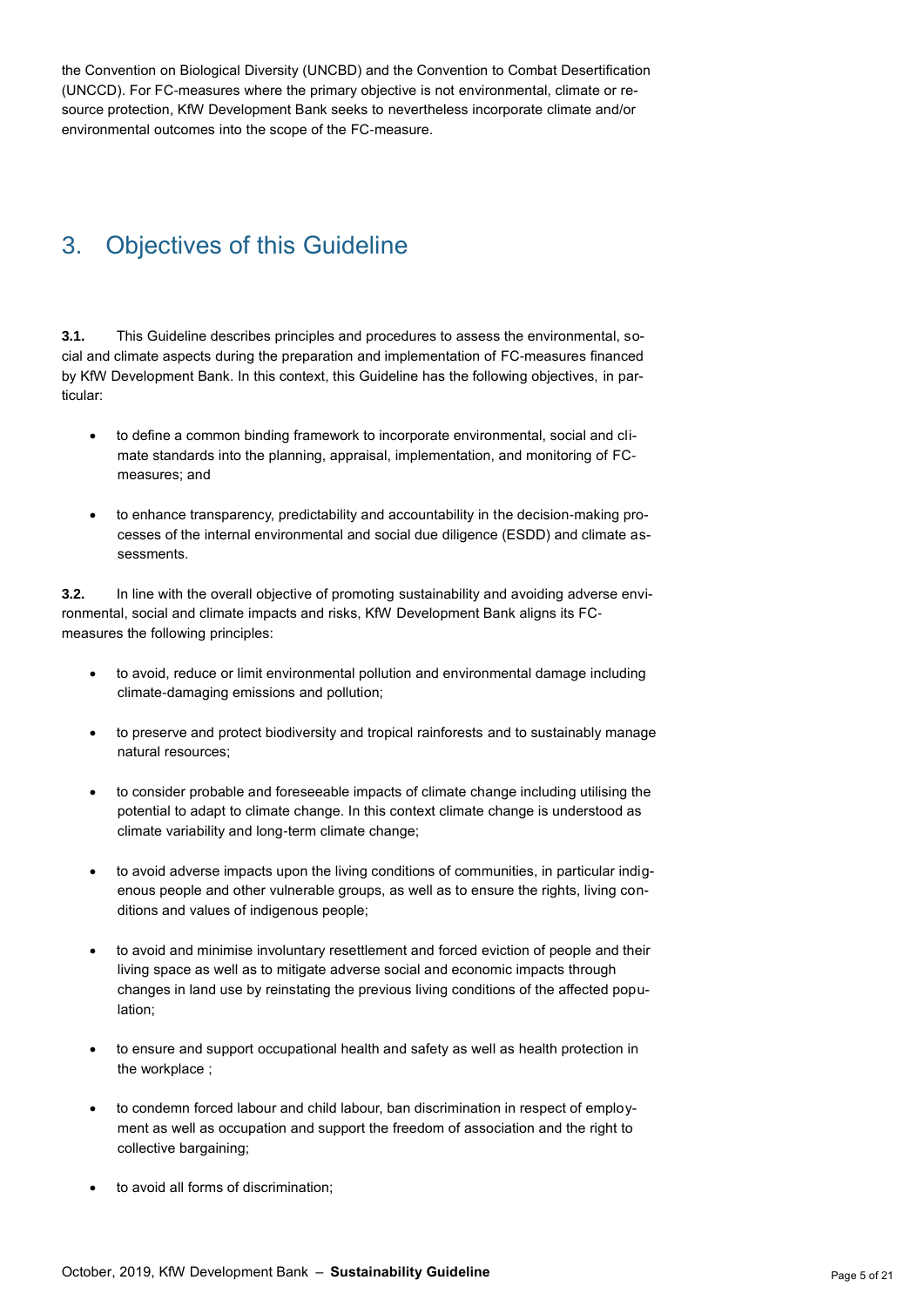- to avoid negatively influencing existing conflict dynamics;
- to protect and preserve cultural heritage;
- to support the executing agency in the management and monitoring of possible adverse environmental, social and climate impacts and risks associated with the implementation of the FC-measure.

**3.3.** KfW Development Bank only supports new projects that are in line with the "Exclusion List and Sectoral Guidelines of KFW Group<sup>"2</sup> ([Annex](#page-17-0) 2). Further, for FC-measures with financial intermediaries (FI) the application of the IFC Exclusion List (*[Annex](#page-19-0) 3*) is agreed (see *[4.8](#page-12-1)*).

### <span id="page-5-0"></span>4. Environmental and Social Due Diligence and Climate Assessment of FC-measures

#### <span id="page-5-1"></span>**4.1. Objective and Core Elements**

**4.1.1.** All funding activities of KfW Development Bank must be subject to an internal ESDD and a climate assessment as defined in this Guideline.

**4.1.2.** The objective of the ESDD and climate assessments is to anticipate and appraise any foreseeable impacts and risks a FC-measure may have on the environment, social factors (including human rights) and the climate, and to identify, avoid and/ or minimise adverse impacts and risks to an acceptable level, or if unavoidable, to offset and compensate for these impacts and risks. In addition, the assessments should identify, monitor and manage any residual risks. The objective of the climate assessment is also to recognise climate impacts that may impair the achievement of objectives in due time so that, if applicable, required adaptation measures can be taken into consideration in the conception of the FC-measure. This applies equally to the early identification of potential to adapt to climate change in order to leverage this potential. Apart from assessing individual FC-measures, ESDDs and climate assessments are designed to demonstrate to partner countries the need to appraise the FC-measures, demonstrate the possibilities for environmentally, socially responsible and climate-friendly FCmeasures and raise awareness of ecologically and socially sustainable development approaches.

**4.1.3.** ESDD and climate assessment are a core element of the assessment procedure of KfW Development Bank. They are, first and foremost, intended as a management tool to steer and shape FC-measures over their entire life cycle (i.e. from preparation to completion). The ESDD and categorization of the FC-measures are performed under involvement of the environmental and social experts of KFW Development Bank.

**4.1.4.** The essential steps of the ESDD and climate assessment include:

 a preliminary appraisal (**screening)**, to determine the environmental, social and climate relevance and environmental, social and climate risks of a FC-measure;

and, if the relevance is affirmed:

 $\overline{a}$ 

 the definition of the scope (**scoping**) to identify and assess the FC-measure's environmental, social and climate-relevant impacts and risks more accurately, including

[Exclusion List and Sectoral Guidelines of KFW Group](https://www.kfw.de/PDF/Download-Center/Konzernthemen/Nachhaltigkeit/Ausschlussliste/EN)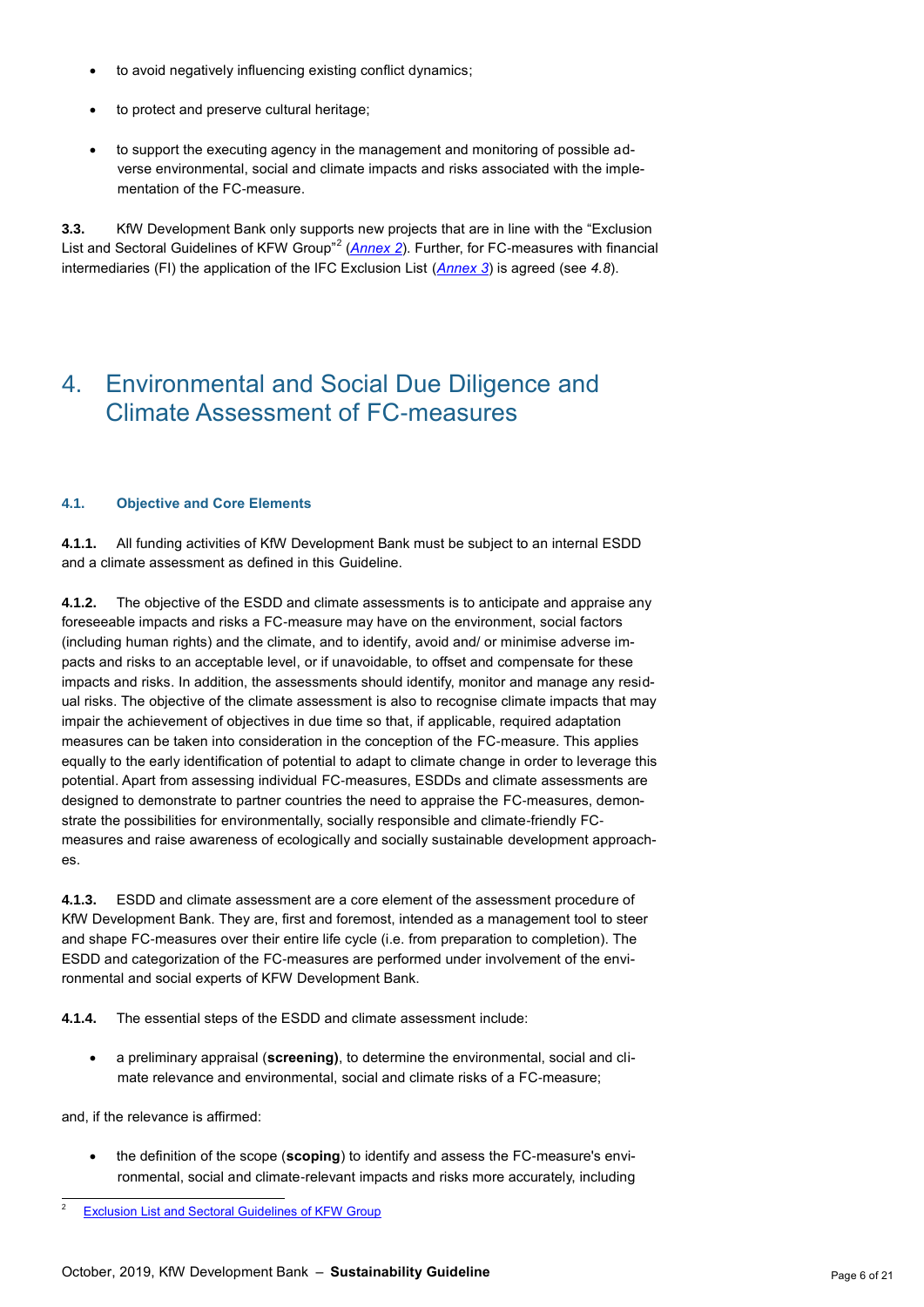potential to protect the climate and increase the adaptive capacities of the target group in close cooperation with the executing agency; and

 the design and implementation of an **ESDD**, **in-depth climate adaptation assessment** and/or **in-depth climate mitigation assessment** in order to examine all or individual aspects of the FC-measure, including participatory approaches to involve affected local groups and public disclosure in the partner country.

**4.1.5.** The steps mentioned above do not only apply to the project components financed directly by KfW Development Bank, but consider the entire project. This applies also to the rehabilitation and/or expansion of existing facilities. Moreover, the ESDD and climate assessment is to consider relevant project alternatives that are available to reach the FC-measure objective. One possible outcome of an ESDD or in-depth climate assessment may be that the original FC-measure design or the location has to be modified.

#### <span id="page-6-0"></span>**4.2. Appraisal Standards**

**4.2.1.** When assessing the environmental, social and climate impact of FC-measures, KfW Development Bank adheres to the KfW Group Sustainability Mission Statement and the specific developmental concepts and guidelines of the German federal government for development cooperation.

**4.2.2.** The foundation of the assessment of environmental, social and climate impacts of a FC-measure is its compliance with relevant national law and legal requirements as well as the assessment requirements of KfW Development Bank. The KfW Development Bank assessment standards are the Environmental and Social Standards of the World Bank Group (i.e. for public agencies the Environmental and Social Standards (ESS) as well as relevant Operational Polices of the World Bank and the IFC Performance Standards (PS) for cooperation with the private sector) and their General and sector-specific Environmental, Health and Safety (EHS) Guidelines<sup>3</sup> as well as the Core Labour Standards of the International Labour Organization (ILO). Within the framework of donor harmonisation (Paris Declaration), KfW Development Bank can also use comparable standards of other development banks. This can be done through assessment of individual cases or in accordance with rules that have been agreed as part of the cooperation agreement. If the FC-measure involves funds related to the European Union (EU) or is financed in countries with EU membership prospects, the environmental and social standards of the EU apply, as far as they go beyond the above mentioned standards and guidelines. The underlying evaluation standards in each case are disclosed to the executing agency.

**4.2.3.** Furthermore, the assessment takes into account the requirements of the human rights guidelines of the BMZ. This includes the acknowledged principle of free, prior, informed consent (FPIC), if an FC-measures affects the rights of indigenous people), the Voluntary guidelines on the responsible governance of tenure of land (VGGT)<sup>4</sup> and the UN Basic Principles and Guidelines on Development-based Evictions and Displacements. When financing large dam projects, KfW Development Bank references the recommendations of the World Commission on Dams (WCD).

**4.2.4.** Deviations from individual sub-standards are only permitted in justified exceptional cases and must be documented accordingly. If the standards cannot be applied immediately by individual executing agencies, a concrete action plan<sup>5</sup> must be agreed, or deviations avoided through exclusion of individual investment measures.

 $\frac{1}{3}$ For sectors without sector-specific EHS Guidelines, the respective Good Practice Notes (GPN) of the World Bank Group are applied.

<sup>4</sup> Voluntary guidelines on the responsible governance of tenure of land, fisheries and forests in the context of national food security

<sup>5</sup> E.g. an Environmental and Social Action Plan (ESAP)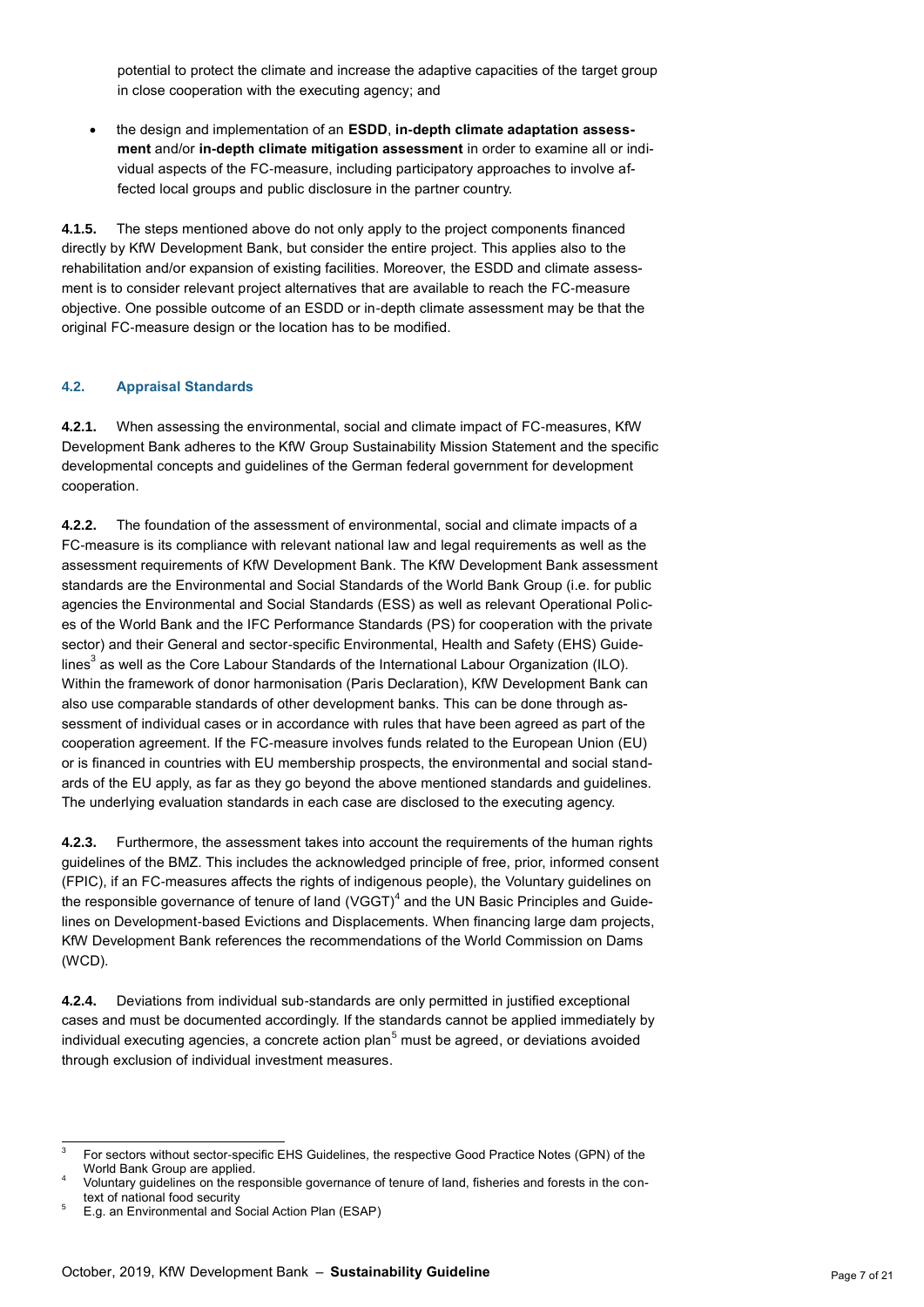#### <span id="page-7-0"></span>**4.3. Screening and Categorisation of FC-measures**

**4.3.1.** As part of the screening process, the planned FC-measure is appraised at an early stage in order to determine its relevance in terms of environmental and social impacts and risks, as well as greenhouse gas reduction potential and need for adaptation to possible climate change. The screening process is designed to identify and appraise the type and scale of any adverse environmental and social impacts or risks that may arise from the planned FCmeasure, potentials for reducing greenhouse gas emissions and possible climate change impacts on the FC-measure that may impair the achievement of objectives. The appraisal of the environmental, social and climate impacts considers the whole project, even if KfW Development Bank is financing only a component of the project. The next step, once the relevance of such consequences or risks has been established, is to define the type and scope of additional studies which need to be conducted as part of FC-measure preparations.

#### <span id="page-7-1"></span>*4.3.2. Screening: Environmental and Social Due Diligence (ESDD)*

**4.3.2.1.** All FC-measures are classified into one of the following four **categories** "**A**" (high risk), "**B+**" (substantial risk), "**B**" (moderate risk) or "**C**" (low risk), according to the relevance of their potentially adverse environmental and social impacts and risks.<sup>6</sup>

<span id="page-7-2"></span>**4.3.2.2.** FC-measures are classified as **category A**, if they may have diverse significantly adverse impacts and risks on the environment and the social conditions of the affected population. Impacts and risks may potentially be significantly adverse because the complex nature of the FC-measure, the scale (large to very large), the sensitivity of the location(s) of the FC-measure or if the impacts and risks are irreversible or unprecedented. Such impacts and risks may affect a larger area that is beyond the site of the facility under construction, the facility itself as well as any associated facilities or the FC-measure area in a narrower sense Therefore. FC-measure will be classified as Category A if they, for example:

- adversely impact important features such as tropical forests, coral reefs, natural protection areas, wetlands, natural/near-natural forests, important cultural heritage sites);
- have significant transboundary impacts or relevance with regard to international treaties (such as conventions on international waste management regulations or on marine conservation, or agreements on the protection of biodiversity);
- lead to a high consumption of resources, in particular soil, land or water;
- are associated with high risks to human health or safety (e.g. industry or traffic facilities located adjacent to residential areas with considerable noise pollution and harmful emissions during construction and/or operation or handling hazardous substances);
- require large scale resettlement, or lead to a significant loss of livelihood;
- are anticipated to have an adverse impact upon indigenous people.

An illustrative list of FC-measures that may be classified as category A is attached as *[Annex](#page-16-1) 1*.

**4.3.2.3.** For **Category A** FC-measures, it is mandatory to analyse and appraise any adverse environmental and social effects as part of an independent Environmental and Social Impact Assessment (ESIA) study including an Environmental and Social Management Plan (ESMP). The ESMP should describe all measures that need to be taken to avoid, mitigate, offset and monitor any adverse impacts and risks that have been identified by the ESIA. It should also assign responsibilities for implementing such measures and list the costs involved. For category A FC-measures, KfW Development Bank requires the executing agency to operate an appropriate monitoring system. If the FC-measures are run by private operators, they are required to have their own Environmental and Social Management System (ESMS) in place. Any such

 $\overline{a}$ 6 For FC-measures with financial intermediaries "FI/" is added as a prefix. See section [4.8](#page-12-1).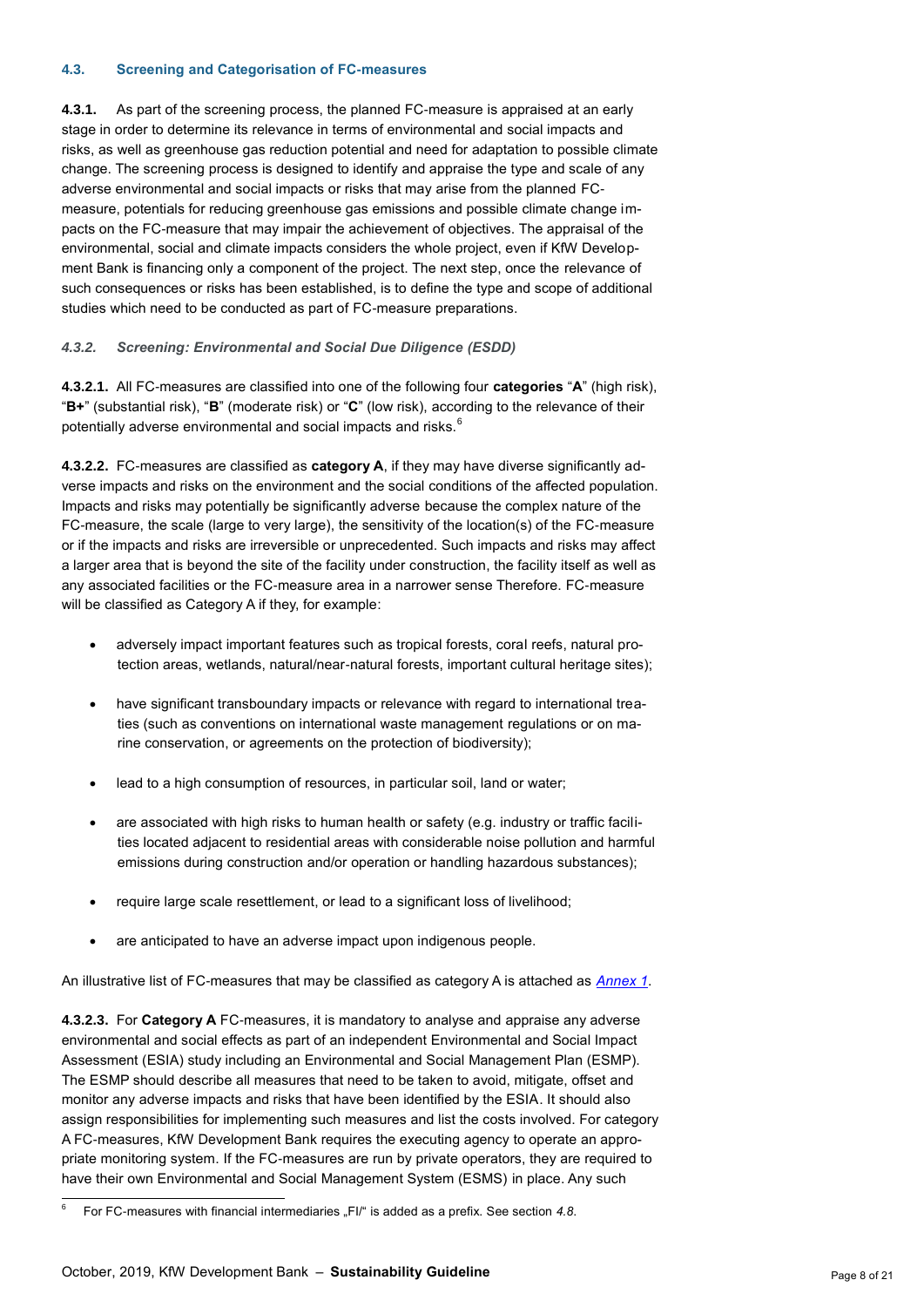management system must comprise the following elements: (a) adequate organisational capacity and competency, (b) environmental and social assessment procedures, (c) management programmes, (d) specific environmental and social training measures, (e) well-structured relations with the target group, (f) monitoring and (g) reporting procedures.

**4.3.2.4.** FC-measures are classified as **Category B** if they may have potentially adverse risks and impacts upon the environment and on the social conditions of those concerned, although to a lesser extent than these of category A FC-measures and can usually be mitigated through standard, best available mitigation approaches (cf. *[Annex](#page-16-1) 1*). Typically, the potential impacts and risks of category B FC-measures are limited to a local area, are in most cases reversible and are easier to mitigate through appropriate measures. For category B FC-measures, the need for and the scope, the priorities and depth of an ESIA are determined through a case by case evaluation.

**4.3.2.5.** If it is expected that a Category B FC-measure has single significantly adverse environmental and social impacts and risks (**Category B+**), an ESIA and an ESMP as well as an ESMS adapted to these impacts and risks are required, as described under Category A.

**4.3.2.6.** FC-measures will be classified as **Category C** if they are expected to have no or only minor adverse environmental and social impacts or risks, and if the implementation and operation of the FC-measure does not require any particular protection, compensation or monitoring measures. Category C FC-measures usually do not require any additional analysis within the scope of this Guideline or any further ESDD procedures. Category C FC-measures should, however, be monitored for any relevant changes over their life cycle.

**4.3.2.7.** If a FC-measure is to be implemented in an area in which a critical human rights situation is known or expected, or if the project has effects that may result in conflicts that could significantly harm human rights (e.g. resource use conflicts), KfW Development Bank may require a detailed Human Rights Impact Assessment (HRIA) and additional measures aimed at ensuring that human rights are upheld.

#### <span id="page-8-1"></span>*4.3.3. Climate Screening*

**4.3.3.1.** Climate relevance is assessed by examining the relevance with regard to reducing greenhouse gas emissions (**climate protection relevance**) and the relevance with regard to adapting to climate change (**climate change adaptation relevance**). In terms of climate change protection relevance, checks are carried out to establish whether a FC-measure can make a significant contribution towards the reduction of greenhouse gas emissions and/or the sequestration of carbon in soils or vegetation. The assessment of the climate change adaptation relevance includes an analysis of whether the intended development policy impact of the FC-measure depends largely upon climate parameters and whether the FC-measure can contribute towards significantly enhancing the adaptive capacity of target groups or ecosystems. Furthermore, the climate relevance assessment considers if positive impacts of climate change could be enhanced (potentials) for the development goals, where appropriate. If it was found that the FC-measure has climate relevance or it is still unclear whether or not, an in-depth climate assessment must be carried out. If, during the screening, the climate relevance was evaluated for just one of the two aspects of climate protection or adaptation, an in-depth climate assessment only needs to be performed for the aspect classified as relevant.

**4.3.3.2.** The results of the environmental, social and climate screening are documented internally.

#### <span id="page-8-0"></span>**4.4. In-depth Environmental and Social Due Diligence and in-depth Climate Assessment**

**4.4.1.** Depending on the results of the screening, a decision is made regarding the extent of the in-depth assessments of possible adverse environmental, social and climate impacts as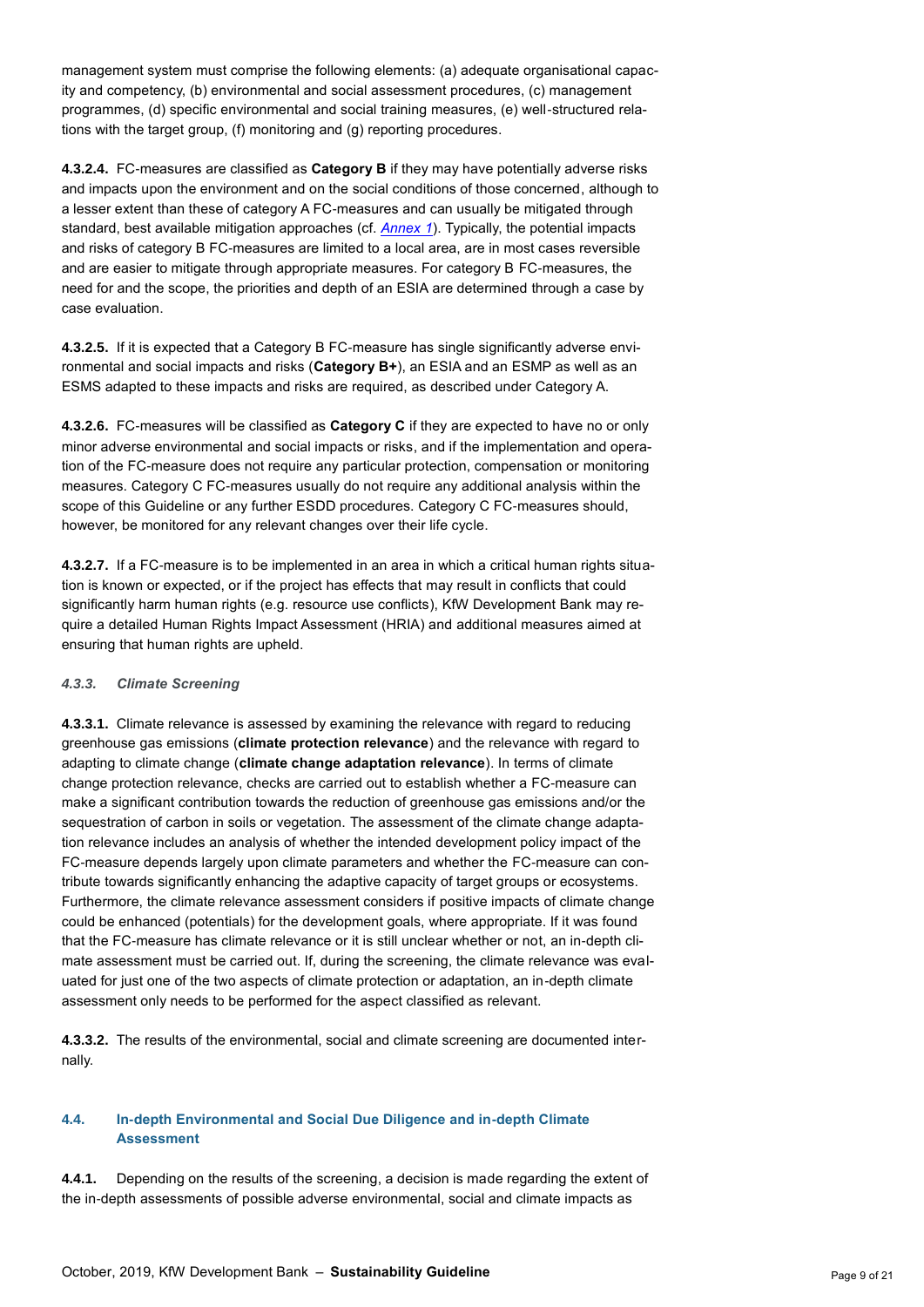well as potential for climate protection and adaptation to climate change. An in-depth ESDD of adverse environmental and social impacts and risks is obligatory for FC-measures categorised as Category A, B+ and B. Where there is considerable climate relevance, an in-depth assessment of the potential for greenhouse gas reduction or the need for adaptation is performed. The executing agency or the funding recipient is responsible for providing the relevant information for the assessment of environmental, social and climate impacts. If required, KfW Development Bank will request the information that is needed for the ESDD or the in-depth climate assessment from the executing agency, and manages the execution of any further investigations. The recommendations of the ESIA are to be written in an action-oriented manner in an ESMP that also includes the required environmental and social monitoring by the executing agency.

**4.4.2.** An in-depth investigation of the possible adverse environmental, social and climate impacts and risks of a FC-measure as well as the potential with regard to climate protection and adaptation to climate change can, depending on the circumstances, take place as part of a feasibility study. In the event of significant adverse impacts and risks, further stand-alone studies and respective management plans are required. For FC-measures with significant adverse environmental and social impacts the studies should include the following information:

- identification and assessment of the adverse environmental and social impacts and risks of the FC-measure;
- avoidance or mitigation as well as sufficient protection and offset measures for the remaining impacts and risks;
- opportunities for the FC-measure to enhance positive environmentally and sociallyrelevant impacts (enhancement measures);
- management of environmental protection measures and social measures as well as occupational health and safety;
- monitoring of environmental and social aspects (development, effectiveness of mitigation measures) during implementation and operation of the FC-measure;
- stakeholder engagement (see section. *[4.9](#page-13-0)*).

**4.4.3.** If there is a considerable loss of livelihood due to land take or if project affected people are affected by involuntarily resettlement, a stand-alone livelihood restoration plan (LRP), a resettlement action plan (RAP) or resettlement policy framework (RPF) must be developed. This plan must be available at the time of the assessment of the FC-measure.

**4.4.4.** The assessment of a FC-measure also considers all necessary associated facilities, required to establish and operate the FC-measure, or without which the FC-measure would not be viable (e.g. access roads, power lines for transmitting energy from a power station). If the FC-measure financed by KfW Development Bank is used as associated facility for another investment (e.g. power lines for transmitting energy from a wind farm), KfW Development Bank also assesses whether the other investment also aligns with the requirements of KfW Development Bank and if subsequent improvements are possible. The impacts and risks as a result of the cumulative effects with other projects within the region (e.g. hydropower in one catchment and the downstream area) are also to be included in the assessment.

<span id="page-9-0"></span>**4.4.5.** The in-depth climate assessment analyses the greenhouse-gas reduction potential, adaptive capacity of the target groups and ecosystems as well as the use of the positive impacts of the climate change for development, associated with the FC-measures. The in-depth climate assessment is carried out with the following relevant aspects, respective for each case:

 **The in-depth climate adaptation assessment** and consideration of the aspects related to **climate change adaptation** (climate resilience) should ensure that despite the forecasted effects of climate change, the desired developmental impacts of the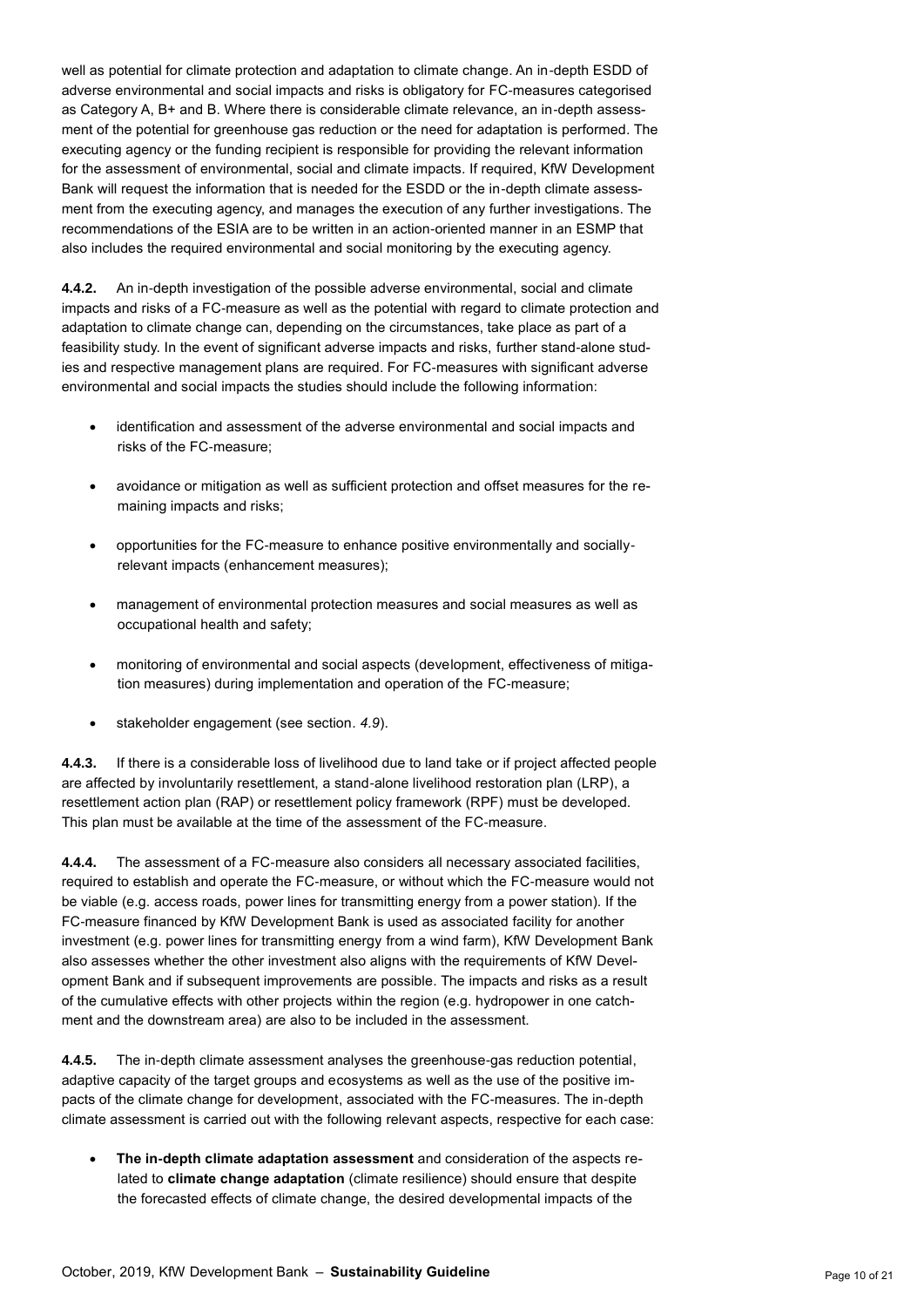FC-measure are not threatened. Furthermore, the assessment should analyse whether the partner country's climate adaptation capacity can be further increased within the scope of the FC-measure. In this regard the expected climate changes and their consequences for the FC-measure will be analysed. This includes both direct effects (e.g. more frequent flooding or drying out of agricultural areas) and indirect effects of climate change (e.g. revenue losses in agriculture). The analysis examines the longer targeted period of impacts beyond the formal implementation period of the FCmeasure. On this basis, options, compatible with the climate strategy of the country, e.g. the National Adaptation Plan (NAP) as part of the United Nations Framework Convention on Climate Change, will be developed and implemented to increase the climate adaption capacity of the target groups or ecosystems.

 The **in-depth climate mitigation assessment** to consider the potential for **greenhouse gas reduction** (Emission Saving) serves to avoid substantial greenhouse gas emissions and to identify potential for reducing greenhouse gases. First, the greenhouse gas emissions associated with the FC-measure region and/ or sector is described, and whether the planned FC-measure contributes to increasing or decreasing greenhouse gas emissions, is compatible with the climate strategy of the country, e.g. the Nationally Determined Contribution (NDC) as part of the United Nations Framework Convention on Climate Change and, where necessary, if there is potential for reducing greenhouse gas emissions. On this basis, options to contribute to greenhouse gas reduction will be developed and if applicable – taking into consideration the developmental impacts and costs – integrated into the FC-measure.

**4.4.6.** The executing agency, in consultation with KfW Development Bank, is responsible for the design and implementation of the required studies, which are part of the preparation phase of the FC-measure. During the preparation, relevant bodies and agencies of the partner countries which are responsible for environmental, social and climate issues are to be consulted. Where major mitigation and/or compensation measures are to be expected, the costs of such measures have to be taken into account in the economic feasibility study and included in the funding scheme.

**4.4.7.** If the ESDD or the in-depth climate assessment reveals that the FC-measure may have adverse environmental, social and climate impacts or risks, which cannot be mitigated or modified through technical changes, to an acceptable level and no adequate offset can be envisaged, the FC-measure will not be eligible for funding. Funding will also be denied if the FC-measure does not comply with the legal regulations of the partner country or with international agreements.

**4.4.8.** A conclusive appraisal of the FC-measure's environmental, social and climate impacts will be made in the FC-measure appraisal report. The results are documented in the respective decision-making documents.

**4.4.9.** The conclusive appraisal must be based on the following basic principles:

- The main results are the identification of appropriate measures to adequately address the weaknesses identified during the appraisal in order to avoid, minimise or, where appropriate offset, adverse impacts.
- The FC-measure seeks to propose solutions for appropriate protection measures which are commercially viable and socially acceptable.
- Local operators must have adequate technical skills to handle the proposed pollution control measures while ensuring proper operation of their facilities.
- Capacities, management systems and available funds for the implement the protection measures identified to mitigate or offset adverse social consequences are to be con-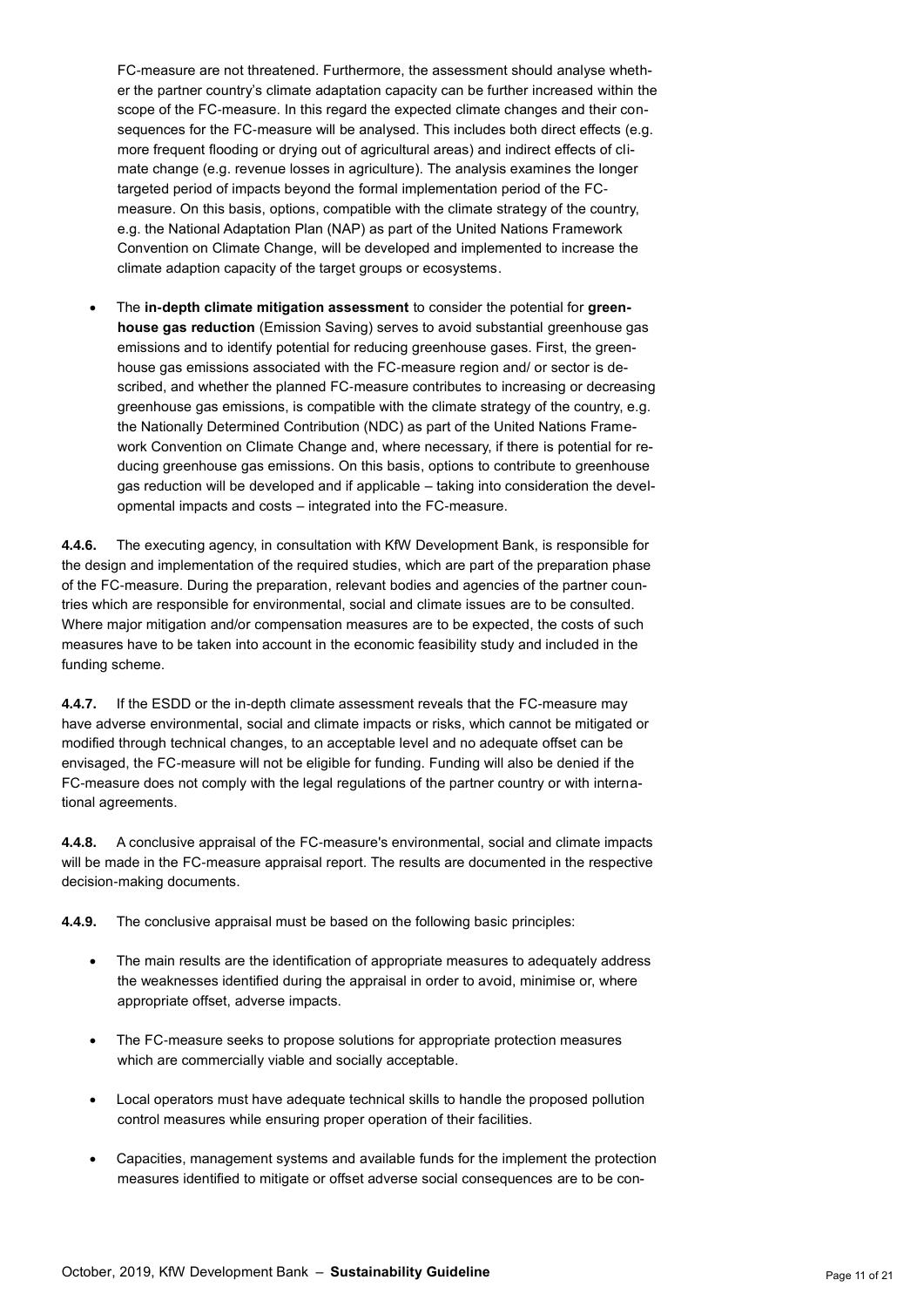firmed. In that respect, it is necessary to determine the share of expenditure within in the framework of the KfW financing, and the contribution of the executing agencies.

**4.4.10.** The implementation of the mitigation measures identified as a result of the ESDD and the in-depth climate assessment and in the ESDD to avoid or mitigate adverse impacts and risks, as well as – where required – offset measures, will be stipulated as binding for the executing agency in the financing agreements. KfW Development Bank requires regular reports upon the implementation and corrective action taken if measures have not been implemented adequately or if the objectives of these measures have not been achieved.

#### <span id="page-11-0"></span>**4.5. Specifics for FC-Measure with Programmatic Character**

**4.5.1.** If a FC-measure consists of separate smaller or larger individual projects that will be identified, defined and prepared in more detail only after the appraisal stage, categorisation, at the screening stage is based on considering the potential environmental and social risks associated with the project types or sector(s) in which these activities are planned. An environmental and social management framework (ESMF) is required to be developed for this type of FCmeasures, which sets out the principles, rules, guidelines and procedures to assess the environmental and social risks and impacts as well as the measures and plans to reduce, mitigate and/or offset adverse risks and impacts. If it is conceivable that physical resettlement and/or loss of livelihood will be caused as a result of one or several individual projects within the FCmeasure, a Resettlement Policy Framework (RPF) is usually prepared. No physical resettlement of people shall take place until a project-specific RAP has been developed and agreed by KfW Development Bank. The ESMF and/or the RPF are subject of the ESDD by KfW Development Bank. Their subsequent implementation of the individual projects is defined within the financing agreement and monitored through reporting and site visits.

**4.5.2.** KfW Development Bank reserves the right to undertake an appraisal or approval of individual projects in critical areas, on a case-by-case basis, such as for Category A projects.

**4.5.3.** A similar approach is taken for the climate assessment. The assessment is carried out for the individual projects that are part of the FC-measures, if these have been specified at the time of the appraisal. If not, it must be agreed with the executing-agency that individual appraisals are carried out in accordance with the specifications in *[4.3.3](#page-8-1)* and *[4.4.5](#page-9-0)* for the climate assessment. KfW Development Bank also reserves the right to undertake an individual appraisal on a case-by-case basis.

#### <span id="page-11-1"></span>**4.6. Specifics for Programme-Based Approaches (PBA): Results-Based-Finance (RBF) und Policy-Based-Finance (PBF)**

**4.6.1.** The financing of result- and programme-based approaches is characterised by the fact that funding is linked to the achievement of pre-agreed results, relevant for development or the development and implementation of (sector) policy reforms. Unlike to traditional investment projects, costs are not reimbursed but achievements of agreed outcomes are rewarded. In contrast to FC-measures with project or programme characteristics, PBF/RBF are broadly defined and may cover a wide range of measures, from specific project investments to general or sectoral policy reforms or basket financing. Therefore, depending on the structure of the measure, very different types of assessment studies may be needed. The categorisation is based on the potential environmental and social risks that could arise from the planned reforms or outcomes.

**4.6.2.** The analysis and assessment of the potential environmental and social impacts and risks are carried out in the context of the given country system and legislative framework of the sector. This may range from a specific ESIA for an infrastructure measure to a general ESDD of the current legal and institutional context, identifying potential risks and developing approaches to mitigate these risks.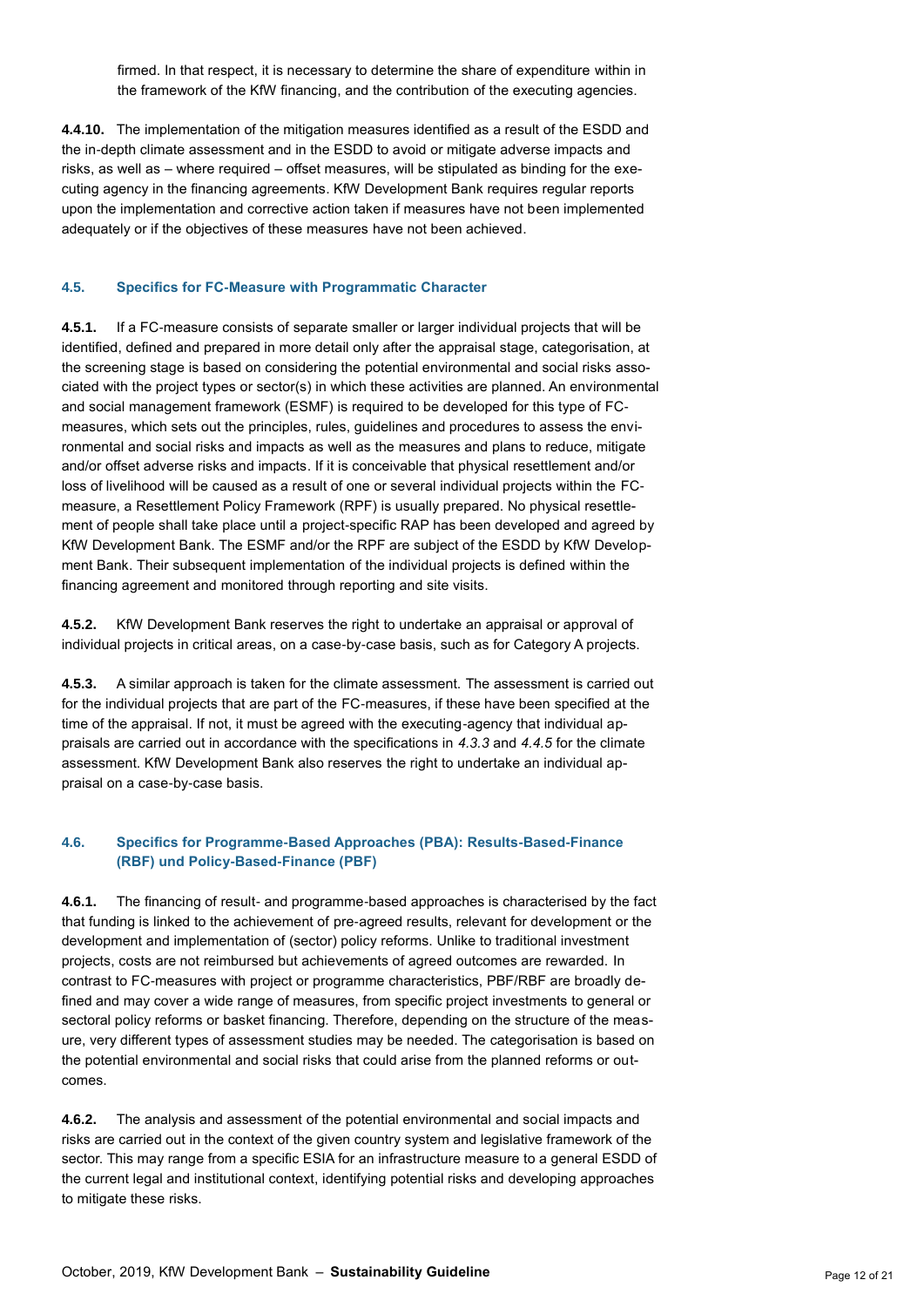#### <span id="page-12-0"></span>**4.7. Specifics for Fast-Track Emergency Procedure (e.g. in the event of natural disasters, crises and conflicts)**

**4.7.1.** Fast-track emergency procedures cover generally emergency aid and/or removal of damages caused by natural disasters, crisis and/or conflict situations, which require immediate response and timely implementation. Hence, a procedure adapted to the specifics of the context is applied for the ESDD. In a shortened screening phase the FC-measure is categorised as for all FC-measures (see *[4.3](#page-7-0)*). The screening determines also if an in-depth ESDD is required, and if so, the scope of the ESDD. If impacts and risks are considered moderate, the relevant E&S activities such as preparation of studies and management plans can be carried out in parallel with implementation – meeting both the urgency for fast-tracked procedures as well as the appraisal requirements.

#### <span id="page-12-1"></span>**4.8. Specifics for the Financing with Financial Intermediaries (FI)**

**4.8.1.** The objective of the ESDD and climate assessments (as part of the due diligence) for FC-measures with FIs is to anticipate risks and prevent any potential adverse environmental, social and climate impacts and risks that may arise from sub-loans granted by the FI and refinanced by KfW Development Bank (in accordance with to WB ESS 9). The categorisation is carried out in accordance with section *[4.3.2](#page-7-1)* with the pre-fix "**FI/**" 7 , whereby in addition to the potential environmental and social impacts and risks of the sub-loans, the organisational capacity of the FIs ability to manage these impacts and risk also determines the categorisation.

**4.8.2.** The scope of the ESDD and climate assessments of the FI depends on:

- the significance and relevance of environmental, social, and climate risks associated with the planned funding area, and
- the FI's procedures and capacity to assess environmental, social and climate concerns and the monitoring of loans in its existing portfolio.

This includes an appraisal of the FI's environmental and social management system (ESMS) in particular. As a rule, KfW Development Bank will not carry out an appraisal of the environmental and social impacts and risks of individual sub-loans, instead this lies within the responsibility of the FI (for exceptions see *[4.8.5](#page-13-1)*).

**4.8.3.** If KfW Development Bank holds shares in an FI e.g. a fund, a bank or similar, everything under *[4.8](#page-12-1)* applies to the entire FI-portfolio, and is not limited to the financing and the associated sub-loans.

**4.8.4.** The following is to be agreed with the FI:

- a) The development and implementation of an appropriate ESMS, commensurate to the envisaged financing that meets the requirements of IFC PS 1/WB ESS 1 as well as human resources management approach in accordance with IFC PS 2/WB ESS 2. In addition, KfW Development Bank works with the partner institution towards the basic principles of "responsible finance"<sup>8</sup> in dealing with their clients;
- b) appropriate monitoring of the environmental and social risks in the FI's portfolio;
- c) implementation of a grievance mechanism; and
- d) regular reporting on the implementation and/or modifications of the ESMS as well as the environmental, social and climate-relevant aspects of the FC-measure (line of credit).

 $\overline{a}$ When sub-loans of a FC-measures are likely to fall into different categories, the highest risks determine the category for the FC-measure as part of the precautionary principle

<sup>8</sup> Responsible Finance – [Guiding principle of KfW when developing financial systems \(2019\)](https://www.kfw-entwicklungsbank.de/PDF/Download-Center/Standpunkte/2019_Responsible-Finance_EN.pdf)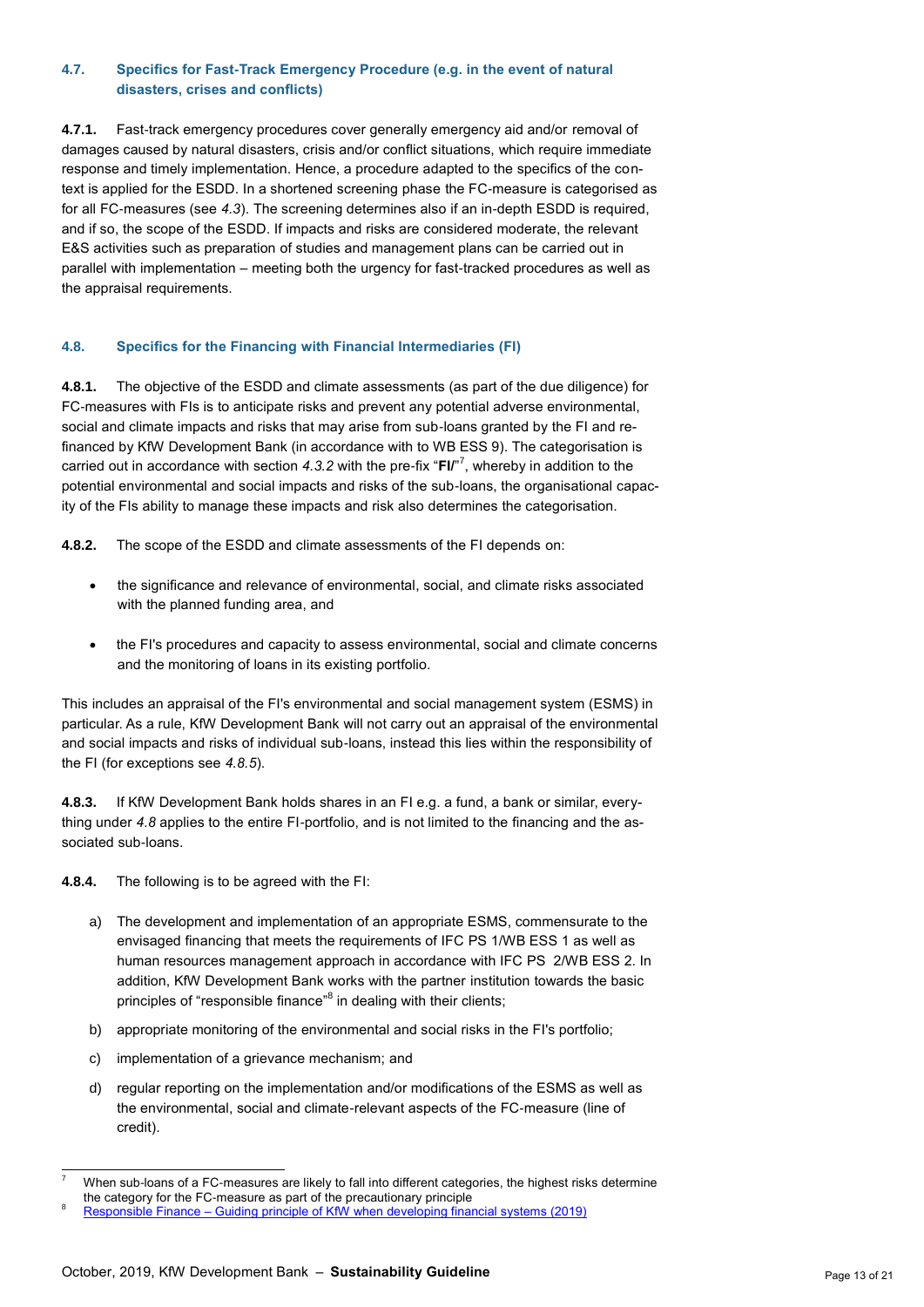With respect to the particular sub-loans:

- e) screening of all sub-loans against the Exclusion List of KfW Development Bank (see *[Annex](#page-17-0) 2 and [Annex](#page-19-0) 3*);
- f) appraisal and categorisation of the sub-loan based on their environmental, social and climate risks by the FI (see specifics in sections *[4.3.3](#page-8-1)* and *[4.4.5](#page-9-0) on* the climate assessment);
- g) all sub-loans must meet the national requirements and be assessed appropriately in accordance with the national environmental and social laws;
- h) all sub-loans must be in accordance with IFC PS/WB ESS 1 and 2 as well as WB ESS 10;
- i) all sub-loans with one or more of the following environmental and social risks: resettlement, adverse risks or impacts on Indigenous Peoples, significantly adverse impacts on the environment, community health and safety, labour and working conditions, biodiversity or cultural heritage must meet the requirements of the relevant IFC PS/WB ESS 3–8; and
- j) the borrower of the sub-loan must be required to adequately inform the project affected people about the impacts and risks of the measures that is financed through the sub-loan.

<span id="page-13-1"></span>**4.8.5.** KfW Development Bank reserves the right to approve or reject any sub-loan in critical areas, e.g. sub-loans of a high risk project or with greater climate relevance.

**4.8.6.** If the support of a Microfinance institutions is focused on a large number of very small sub-loans (e.g. refinancing complete loan portfolios), the assessment needs to determine whether the introduction of an ESMS is commensurate with the number of loans and the scale of the adverse environmental, social and climate impacts and risks that are to be expected. In any event, it is crucial to examine the portfolio of the FI and its previous track record in dealing with environmental, climate and social concerns.

**4.8.7.** Deviations from the agreements stipulated in section *[4.8](#page-12-1)* are only permitted in justified exceptional cases and must be documented accordingly. If the agreements of individual FIs cannot be implemented immediately, a concrete action plan must be agreed or individual final loans can be excluded.

#### <span id="page-13-0"></span>**4.9. Stakeholder Engagement and Grievance Management in FC-measures**

**4.9.1.** An important element of the ESDD planning and decision-making process is to involve the affected communities and keep the public in the partner country informed. Stakeholder Engagement e.g. in form of public hearings are to be scheduled for the scoping phase of the ESIA process and for the presentation of the draft ESIA report, to consult with the affected people and/or their community representatives, cooperatives or non-governmental organisations (NGOs). The executing agency is required to conduct a meaningful participation and consultation process that allows affected people and interested stakeholders to express their views and concerns on project risks, impacts and the proposed mitigation measures. At the same time, the process shall also enable the executing agency to take these views into account and to react. For the sake of transparency, the executing agency is required to disclose relevant information on the environmental and social assessment of the FC-measure and a non-technical summary via appropriate media channels at an accessible location and in a timely, culturally-appropriate manner. The whole process shall be comprehensive and cover all phases of the FC-measure. In relevant cases, the in-depth climate assessment (e.g. those affected, the public) should also be made accessible to the interested public.

**4.9.2.** The executing agency is to establish a grievance process for the FC-measure for receiving and dealing with the concerns and complaints of employees and members of the affected public. The procedure should be culturally appropriate and proportional to the FC-measure.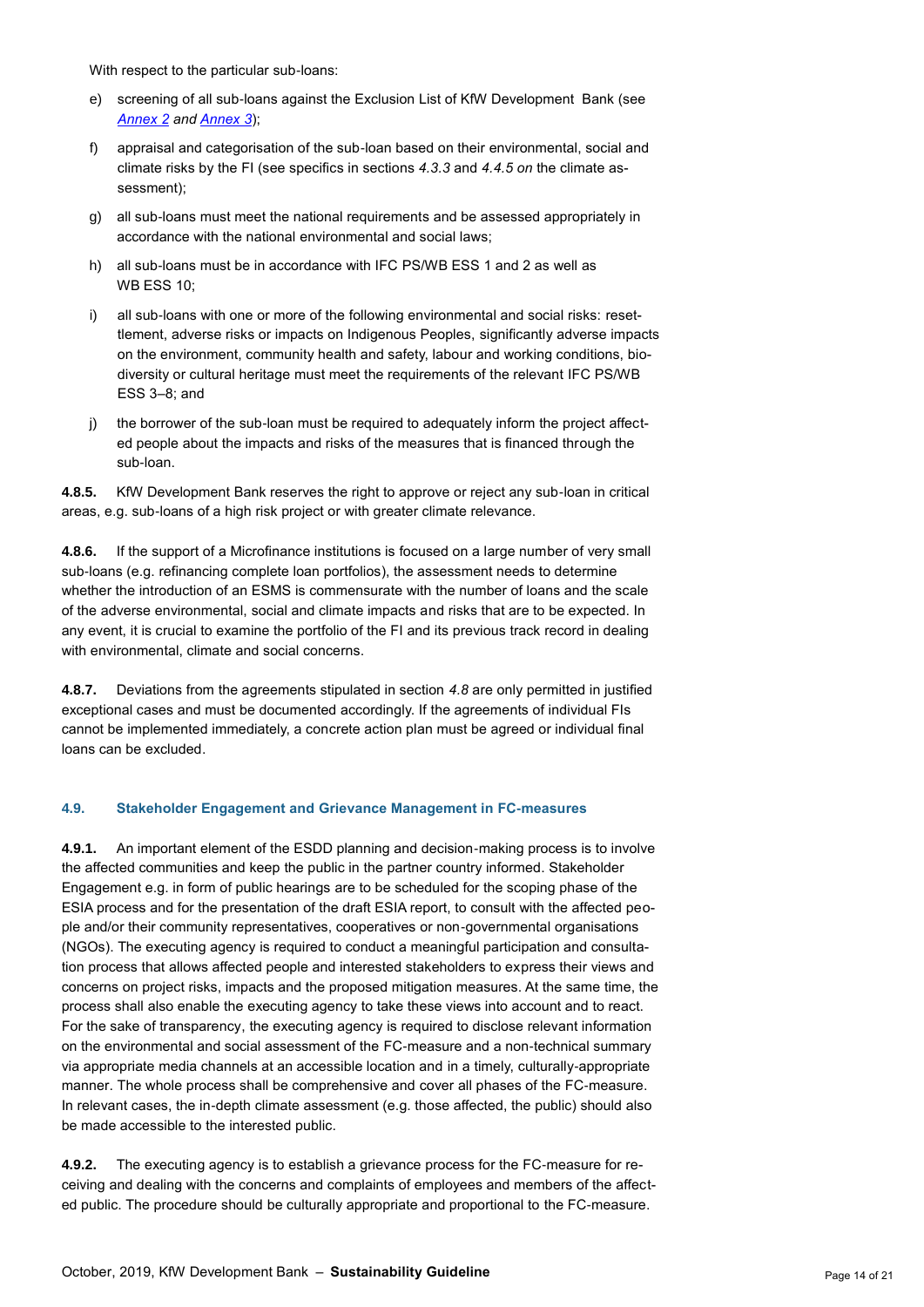<span id="page-14-0"></span>Grievances and results of the process are to be documented and form part of the reporting to KfW Development Bank.

# 5. Sustainable Implementation of FC-measures

#### <span id="page-14-1"></span>**5.1. Monitoring and Reporting**

**5.1.1.** In order to implement an effective monitoring of any adverse environmental, social and climate impacts and risks, the executing agency and/or the recipient of the funds have/has to agree to certain reporting and notification requirements and implement appropriate monitoring tools. Attention should be paid to enforceability and practicability of the monitoring tools during construction, commissioning and operation and, if relevant, also during decommissioning. In order to monitor the environmental, social and climate impacts and risks of a FC-measure, it is particularly important to track the implementation of the agreed mitigation measures and monitoring procedures. If an ESMP has been developed, it will be used as a basis for monitoring. The same applies to an ESAP. If deemed necessary due to the complexity of the circumstances, KfW Development Bank, may require – in consultation with the executing agency – independent third party monitoring.

**5.1.2.** The results of the implementation of resettlement and livelihood restoration activities are to be assessed as part of a separate completion audit.

#### <span id="page-14-2"></span>**5.2. Sustainable Procurement at KfW Development Bank**

**5.2.1.** For the implementation of the individual components of a FC-measure, external consultants are usually commissioned with the planning and tendering process, and one or more contractors (e.g. supplier, construction firm, plant manufacturer) are commissioned to implement the measures. In order to take environmental and social aspects appropriately into account in the implementation of the FC-measures – in particular for FC-measures of Category "A" and "B+"  $-$  the selection of the commissioned companies and the solutions they propose are extremely important. The procurement process offers the following influences:

- planning the tendering process e.g. reducing environmental impacts such as through the specification of certain minimum and maximum values or focusing upon the environmental quality label (e.g. FSC - Forest Stewardship Council®);
- bidder pre-qualification integration of project references and how the companies manage environmental and social as well as occupational health and safety aspects including relevant certifications (e.g. ISO 14001, ISO 45001);
- evaluation of the proposals e.g. bonus system for eco-friendly systems / products;
- contractual arrangements contractual embedding of relevant parameters, ILO core labour standards and occupational health and safety measures on the construction site including the definition of penalties in the event of non-compliance.

**5.2.2.** To support the executing agency with the implementation of sustainable procurement, KfW Development Bank provides, besides a toolbox for sustainable procurement,  $9$  also manda-

 $\overline{a}$ 9

[Toolbox Sustainable Procurement](https://www.kfw-entwicklungsbank.de/PDF/Download-Center/PDF-Dokumente-Richtlinien/Toolbox-zur-Nachhaltigen-Auftragsvergabe-EN.pdf)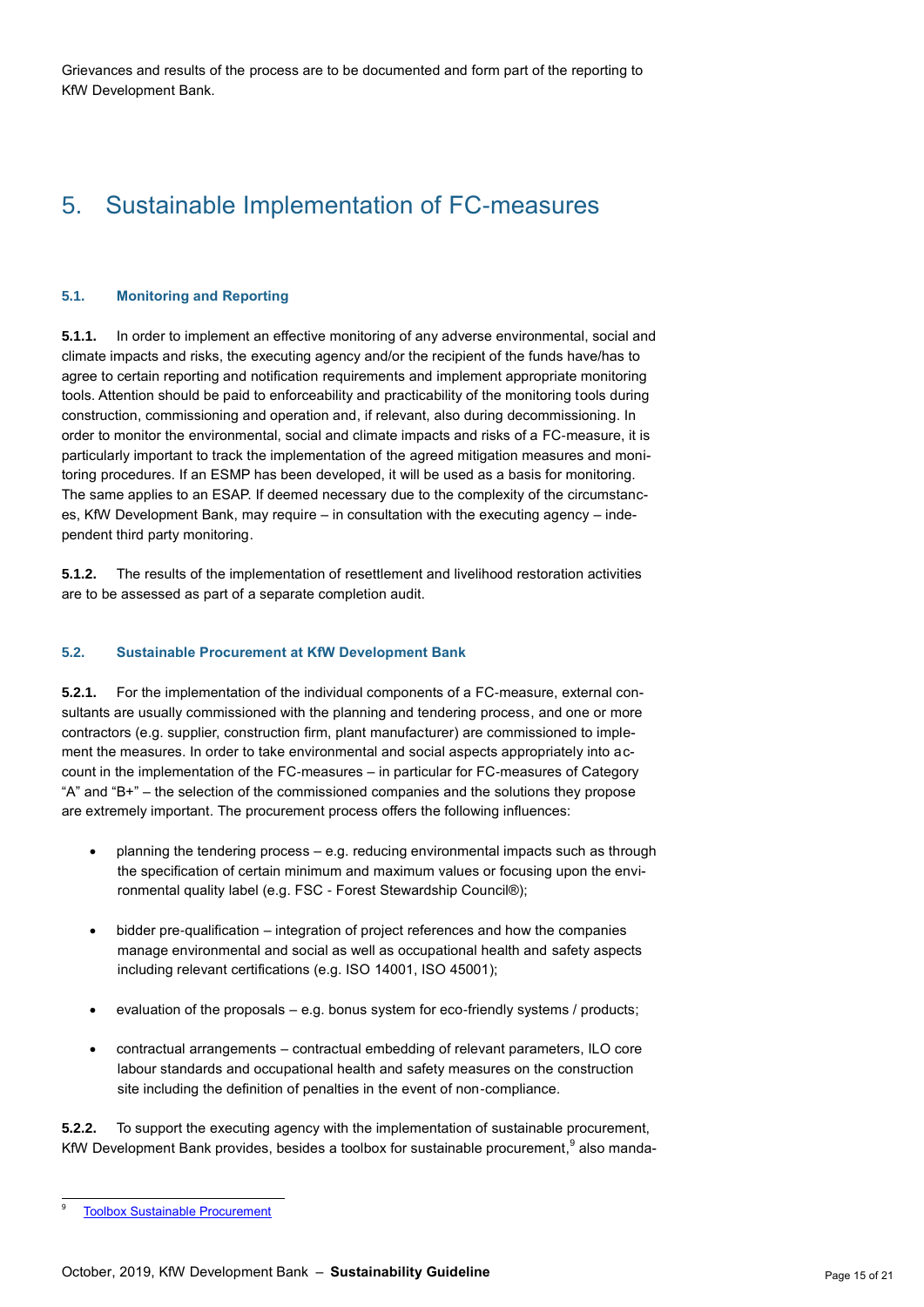tory Standard Bidding Documents.<sup>10</sup> The toolbox includes explanations of methods and offers procedures that can be used in the individual procurement phases. The Standard Bidding Documents provided by KfW Development Bank include respective requirements and regulations for the tendering of consulting services, construction services and building contracts. If an executing agency may not be able to use these standard bidding documents due to regulatory restrictions, the executing agency must include respective requirements in the bidding documents that are used. $11$ 

#### <span id="page-15-0"></span>**5.3. Complaint Management at KfW Development Bank**

**5.3.1.** The procedure for managing complaints at KfW Development Bank enables the public to express negative perceptions and criticism about FC-measures, i.e. also related to environmental and social sustainability aspects. Complaints can be filed to KfW Development Bank via a dedicated page on the KfW Development Bank website, where an online complaint form<sup>12</sup> in both German and English is available. Besides transparency, this procedure enables KfW Development Bank to treat complaints in a structured and categorised way, track them systematically and responded quickly. Further, it enables KfW Development Bank to make [systematic](http://de.pons.com/übersetzung/englisch-deutsch/systematic) use of [project-related](http://de.pons.com/übersetzung/englisch-deutsch/project-related) [and](http://de.pons.com/übersetzung/englisch-deutsch/and) [proces](http://de.pons.com/übersetzung/englisch-deutsch/prozessualen)s-related [improvement](http://de.pons.com/übersetzung/englisch-deutsch/improvement) [potentials.](http://de.pons.com/übersetzung/englisch-deutsch/potentials) Since 2016, the section on KfW Development Bank in the KfW Group Annual Report includes a summary of the complaints received sorted by topic and – where appropriate – any resulting consequences.

## <span id="page-15-1"></span>6. Transparency at KfW Development Bank

**6.1.** KfW Development Bank uses the Project Database<sup>13</sup> in its Transparency Portal (only available in German) to disclose information of FC-measures with funding agreements signed after March 2013. The database is updated monthly and contains information on FC-measure level. Since mid-2019, the environmental and social risk category has been included, and from 2020 a short summary of the ESDD results will also be added.

**6.2.** Detailed information of all FC-measures that are implemented on behalf of the BMZ is published via the International Aid Transparency Initiative (IATI) information system of the BMZ. The information is updated monthly, according to the IATI standards.

# <span id="page-15-2"></span>7. Validity and review of this Guideline

**7.1.** This Guideline is binding for all new FC-measures from October 1<sup>st</sup>, 2019. It will be reviewed in 2020 whether any modifications or adjustments are required.

 $10$ <sup>10</sup> [Standard Bidding Documents under guidelines and contracts](https://www.kfw-entwicklungsbank.de/International-financing/KfW-Development-Bank/Publications-Videos/Publication-series/Guidelines-and-contracts/)<br><sup>11</sup> This requirement gives from the new prequest quideline

<sup>11</sup> This requirement arises from the new procurement guideline of KfW Development Bank, valid since 2019, January 1<sup>st</sup> for all FC-measures appraised thereafter.

 $12 \frac{\text{Online Complain Form}}{2}$ 

**[Projektdatenbank](https://www.kfw-entwicklungsbank.de/Internationale-Finanzierung/KfW-Entwicklungsbank/Projekte/Projektdatenbank/index.jsp?query=*:*&page=1&rows=10&sortBy=relevance&sortOrder=desc&facet.filter.language=de&dymFailover=true&groups=1)**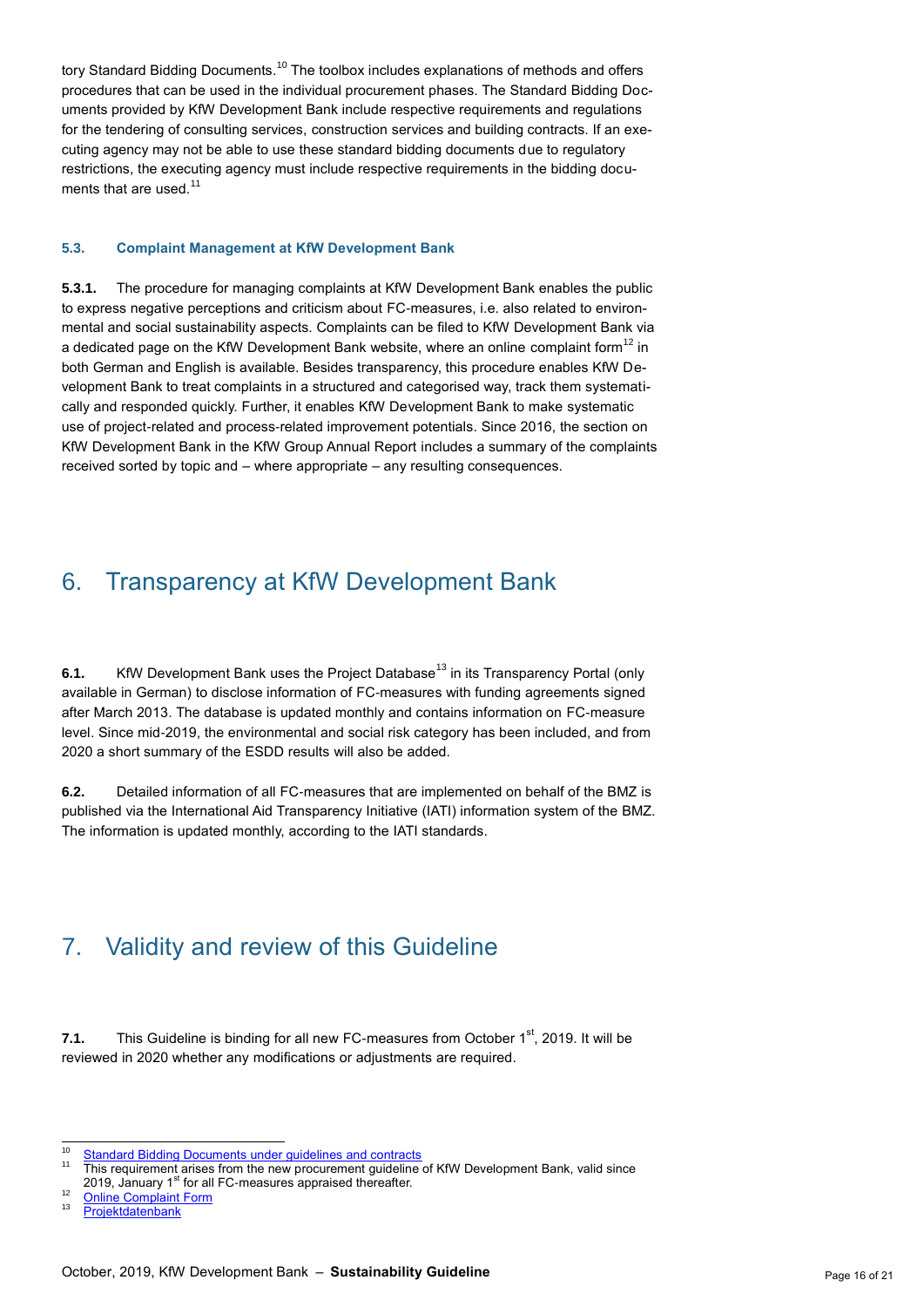# <span id="page-16-0"></span>Annexes

#### <span id="page-16-1"></span>**Annex 1 Illustrative list of FC-measures which may have potential significant adverse environmental and social impacts**

The following is an illustrative list of FC-measure types and measures that have the potential to cause significant adverse environmental and/or social impacts and can therefore be assigned to category A and B+ or B (where adverse impacts are less significant and reversible).

- 1. Extensive and significant changes to the use of natural resources (e.g. changes in the use of soils as farmland, as forest or pasture land, for rural development, commercial timber production, etc.) as well as extensive land reclamation.
- 2. Extensive and significant changes to management methods in agriculture and fishery (e.g. introduction of new plant species, large-scale mechanisation, introduction of new fish species) and extensive logging.
- 3. Use of water resources (e.g. large dams and other impoundments, pumped-storage systems/power stations, irrigation and drainage projects, deep wells, water resource management and management of catchment areas, water supply, sea water desalination plants).
- 4. Infrastructure (e.g. roads, bridges, airports, ports, transmission lines, pipelines, railroad networks, other rail transport, tourism).
- 5. Energy generation (e.g. large wind farms, extensive solar parks, biomass plants, geothermal plants, thermal power stations).
- 6. Industrial activities (e.g. metallurgic works, timber processing plants, chemical factories, cement factories, refineries and petrochemical plants, agro-industries).
- 7. Use of geological resources, mining etc. (e.g. mines, quarries, peat exploitation, oil and natural gas production).
- 8. Waste and wastewater management and removal (e.g. sewerage systems, wastewater treatment plants, landfills, treatment plants for domestic and hazardous waste).

Further classification criteria can be found in section *[4.3.2.2](#page-7-2)* of the main text.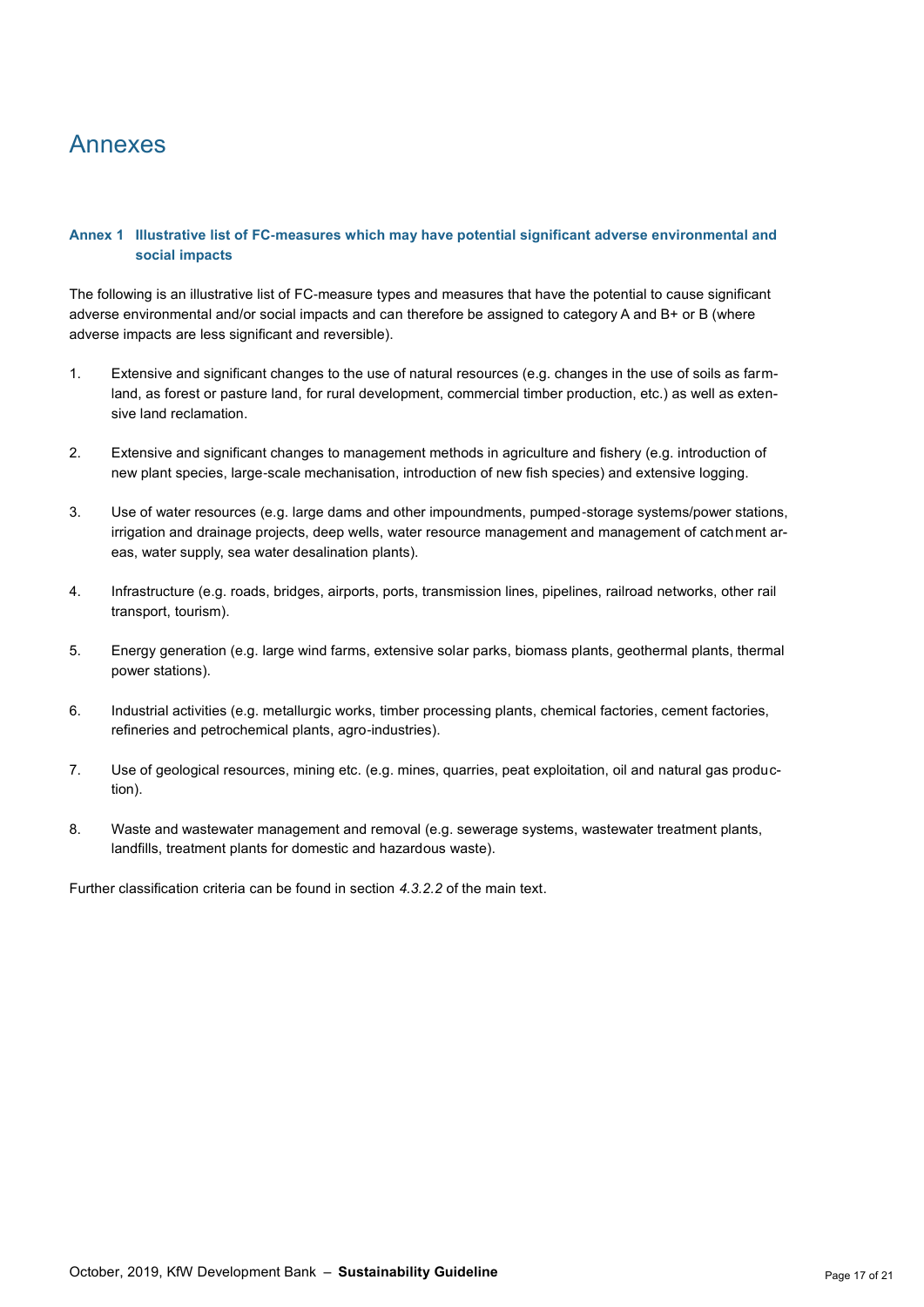#### <span id="page-17-0"></span>**I. Exclusions**

In the following areas KfW Group does not offer financing for new projects or purposes in its promotional programmes: \*

- 1. Production or trade in any product or activity subject to national or international phase-out or prohibition regulations or to an international ban, for example
	- i) certain pharmaceuticals, pesticides, herbicides and other toxic substances (under the Rotterdam Convention, Stockholm Convention and WHO "Pharmaceuticals: Restrictions in Use and Availability"),
	- ii) ozone depleting substances (under the Montreal Protocol),
	- iii) protected wildlife or wildlife products (under CITES / Washington Convention)
	- iv) prohibited transboundary trade in waste (under the Basel Convention).
- 2. Investments which could be associated with the destruction \*\* or significant impairment of areas particularly worthy of protection (without adequate compensation in accordance with international standards).
- 3. Production or trade in controversial weapons or critical components thereof (nuclear weapons and radioactive ammunition, biological and chemical weapons of mass destruction, cluster bombs, anti-personnel mines, enriched uranium).
- 4. Production or trade in radioactive material. This does not apply to the procurement of medical equipment, quality control equipment or other application for which the radioactive source is insignificant and/or adequately shielded.
- 5. Production or trade in unbound asbestos. This does not apply to the purchase or use of cement linings with bound asbestos and an asbestos content of less than 20%.
- 6. Destructive fishing methods or drift net fishing in the marine environment using nets in excess of 2.5 km.
- 7. Nuclear power plants (apart from measures that reduce environmental hazards of existing assets) and mines with uranium as an essential source of extraction.
- 8. Prospection, exploration and mining of coal; land-based means of transport and related infrastructure essentially used for coal; power plants, heating stations and cogeneration facilities essentially fired with coal, as well as associated stub lines. \*\*\*
- 9. Non-conventional prospection, exploration and extraction of oil from bituminous shale, tar sands or oil sands.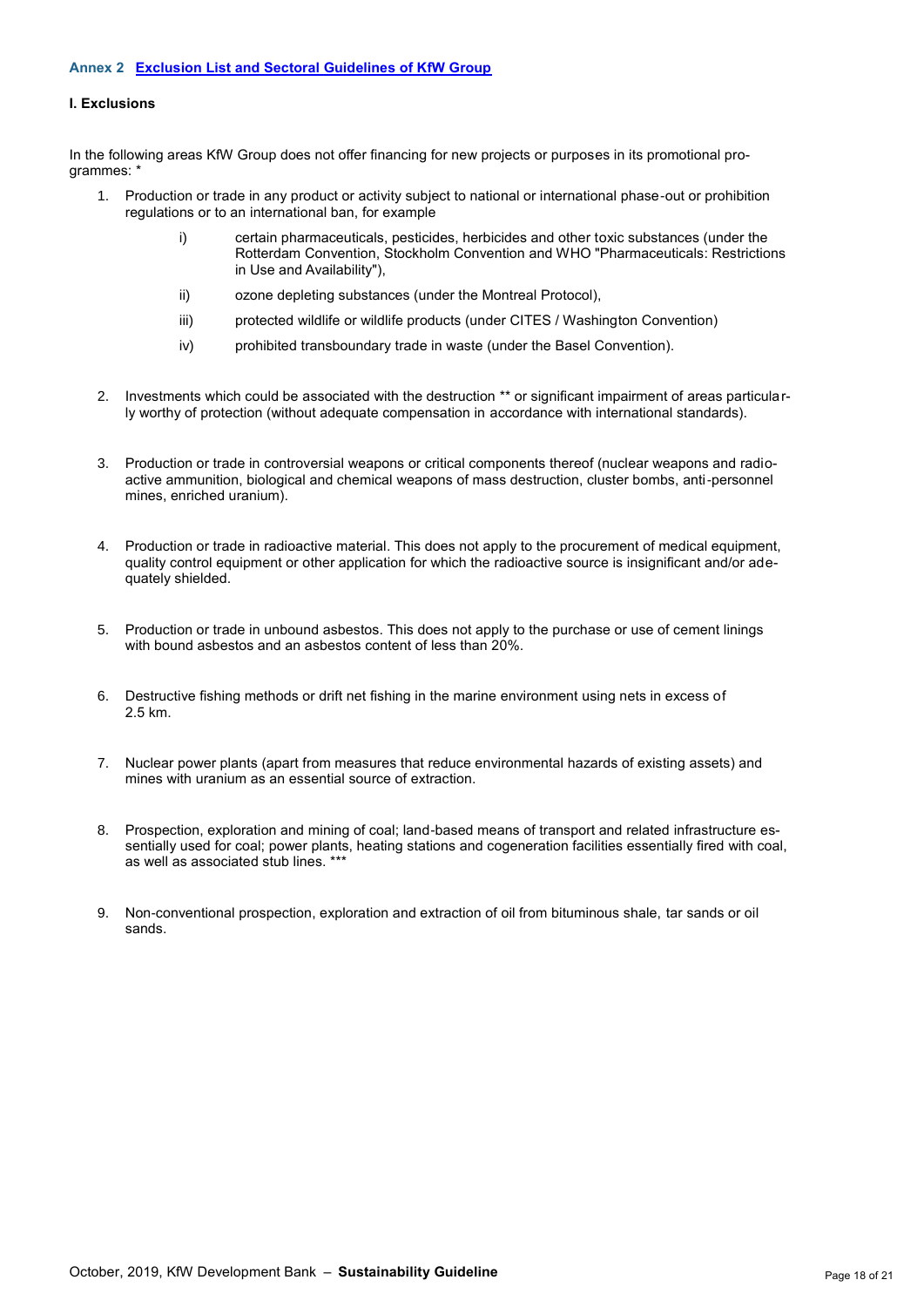#### **II. Sectoral Guidelines**

In selected sectors, KfW Group ties its direct financial commitment for concrete new projects to the following qualitative conditions:

- 1. Outside the EU and the OECD high income countries, large agricultural or forestry enterprises producing palm oil or wood must either comply with recognised international certification systems (RSPO or FSC) or equivalent regulations to ensure sustainable cultivation conditions, or must be in the process of achieving compliance.
- 2. Large dam and hydropower projects use the recommendations of the World Commission on Dams (WCD) as orientation. \*\*\*
- 3. Projects for non-conventional prospection, exploration and extraction of gas will disclose in accordance with international standards.
	- that no material groundwater drawdown or contamination is to be expected,
	- that measures for resource protection (in particular water) and recycling are taken,
	- that suitable technology is used for safe drilling, which includes integrated bore piping and pressure testing.
- Deviations can result from mandated transactions (Zuweisungsgeschäft) in accordance with § 2 (4) of the Law Concerning KfW, or from instructions of the relevant federal ministries.

\_\_\_\_\_\_\_\_\_\_\_\_\_\_\_\_\_\_\_\_\_\_\_\_\_\_\_\_\_\_\_\_\_\_\_\_\_\_\_\_\_\_\_\_\_\_\_\_\_\_\_\_\_\_\_\_\_\_\_\_\_\_\_\_\_\_\_\_\_\_\_\_\_\_\_\_\_\_\_\_\_\_\_\_\_\_\_\_\_

- \*\* "Destruction" means (i) the destruction or severe deterioration of the integrity of an area caused by a major and prolonged change in the use of land or water, or (ii) the alteration of a habitat which leads to the inability of the affected area to perform its function.
- \*\*\* Investments in power transmission grids with significant coal-based power feed-in will only be pursued in countries and regions with an ambitious national climate protection policy or strategy (NDC), or where the investments are targeted at reducing the share of coal-based power in the relevant grid. In developing countries, heating stations and cogeneration facilities (CHP) essentially fired with coal can be co-financed in individual cases based on a rigid assessment, if there is a particularly high sustainability contribution, major environmental hazards are reduced, and if there demonstrably is no more climate-friendly alternative.
- \*\*\*\* Dams with a height of at least 15 meters measured from the foundation or dams with a height between 5 and 15 meters with a reservoir volume of more than 3 million cubic meters.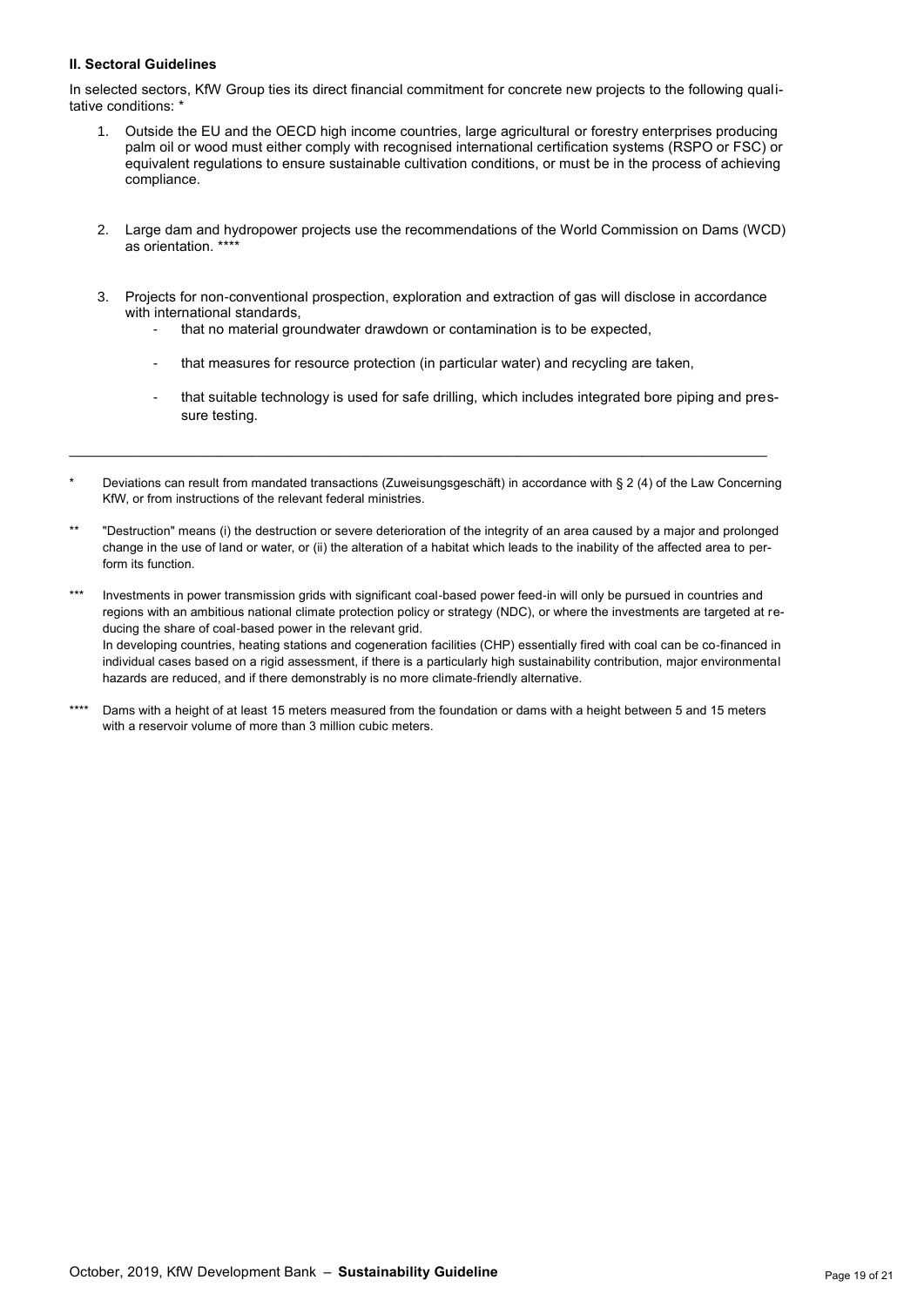#### <span id="page-19-0"></span>**Annex 3 [IFC Exclusion List](http://www.ifc.org/exclusionlist)** (for Financial Intermediaries of KfW Development Bank)

The IFC Exclusion List defines the types of projects that IFC **does not** finance.

IFC does not finance the following projects:

- Production or trade in any product or activity deemed illegal under host country laws or regulations or international conventions and agreements, or subject to international bans, such as pharmaceuticals, pesticides/herbicides, ozone depleting substances, PCBs, wildlife or products regulated under CITES.
- **Production or trade in weapons and munitions.**<sup>1</sup>
- Production or trade in alcoholic beverages (excluding beer and wine).<sup>1</sup>
- Production or trade in tobacco.<sup>1</sup>
- Gambling, casinos and equivalent enterprises.<sup>1</sup>
- **Production or trade in radioactive materials. This does not apply to the purchase of medical equipment,** quality control (measurement) equipment and any equipment where IFC considers the radioactive source to be trivial and/or adequately shielded.
- **Production or trade in unbonded asbestos fibers. This does not apply to purchase and use of bonded as**bestos cement sheeting where the asbestos content is less than 20%.
- **EXECT** Drift net fishing in the marine environment using nets in excess of 2.5 km. in length.

A reasonableness test will be applied when the activities of the project company would have a significant development impact but circumstances of the country require adjustment to the Exclusion List.

**All financial intermediaries (FIs)**, except those engaged in activities specified below\*, must apply the following exclusions, in addition to IFC's Exclusion List:

- Production or activities involving harmful or exploitative forms of forced labor<sup>2</sup>/harmful child labor.<sup>3</sup>
- **Commercial logging operations for use in primary tropical moist forest.**
- **Production or trade in wood or other forestry products other than from sustainably managed forests.**

\* When investing in **microfinance** activities, FIs will apply the following items in addition to the IFC Exclusion List:

- Production or activities involving harmful or exploitative forms of forced labor<sup>2</sup>/harmful child labor.<sup>3</sup>
- Production, trade, storage, or transport of significant volumes of hazardous chemicals, or commercial scale usage of hazardous chemicals. Hazardous chemicals include gasoline, kerosene, and other petroleum products.
- Production or activities that impinge on the lands owned, or claimed under adjudication, by Indigenous Peoples, without full documented consent of such peoples.

\* **Trade finance projects**, given the nature of the transactions, FIs will apply the following items in addition to the IFC Exclusion List:

• Production or activities involving harmful or exploitative forms of forced labor<sup>2</sup>/harmful child labor.<sup>3</sup>

 $\mathcal{L}_\text{max}$  and  $\mathcal{L}_\text{max}$  and  $\mathcal{L}_\text{max}$  and  $\mathcal{L}_\text{max}$  and  $\mathcal{L}_\text{max}$ 

FOOTNOTES

 $1$  This does not apply to project sponsors who are not substantially involved in these activities. "Not substantially involved" means that the activity concerned is ancillary to a project sponsor's primary operations.

<sup>&</sup>lt;sup>2</sup> Forced labor means all work or service, not voluntarily performed, that is extracted from an individual under threat of force or penalty.

<sup>&</sup>lt;sup>3</sup> Harmful child labor means the employment of children that is economically exploitive, or is likely to be hazardous to, or to interfere with, the child's education, or to be harmful to the child's health, or physical, mental, spiritual, moral, or social development.